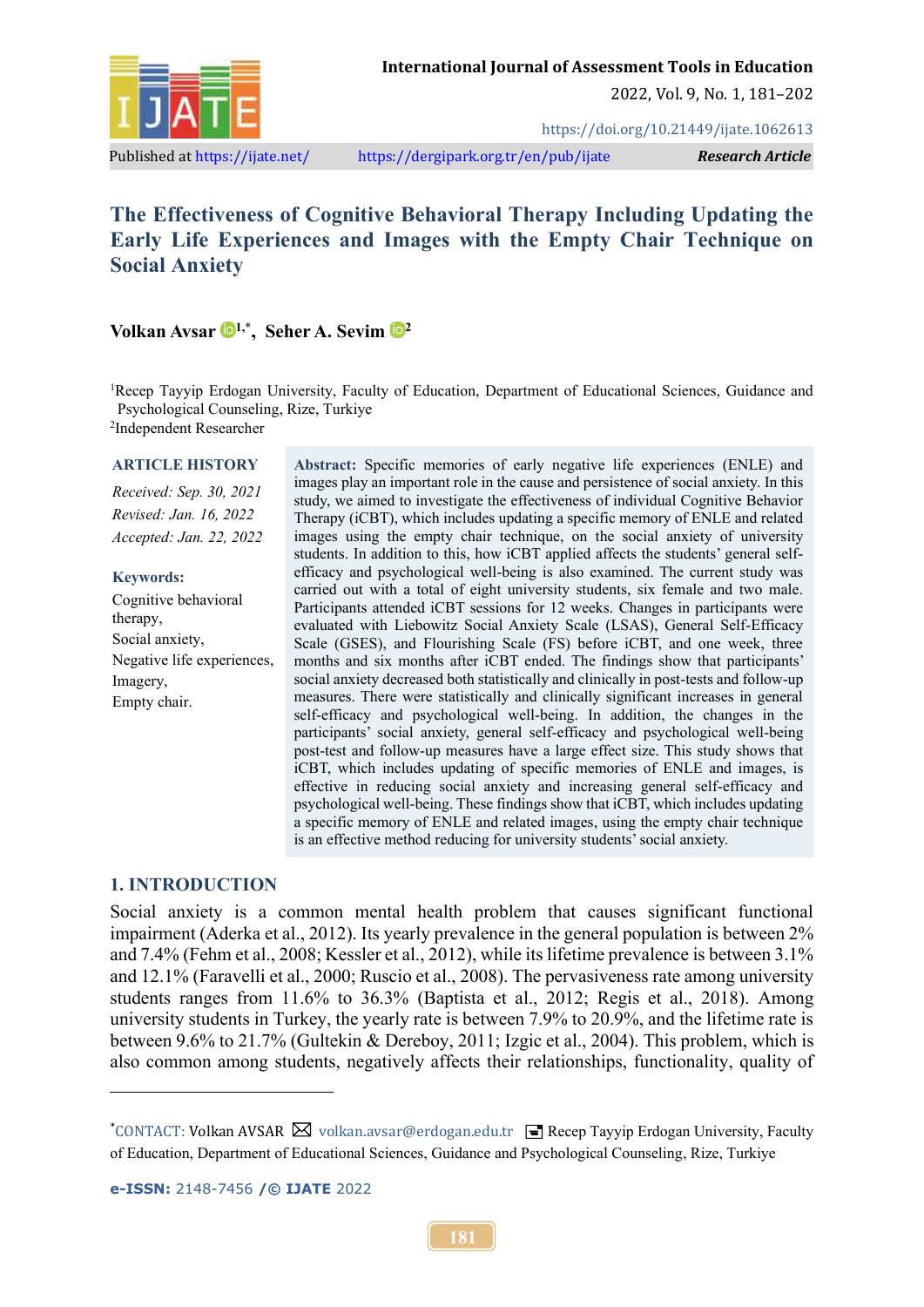life, education and career, and adaptation to university, preventing them from benefiting from university life adequately (Brook & Willoughby, 2015; Ghaedi et al., 2010; Nordstrom et al., 2014).

Social anxiety is negatively related to people's general self-efficacy (Rudy et al., 2012). General self-efficacy includes the individual's belief in coping skills in the face of difficulties (Luszczynska et al., 2005; Scherbaum et al., 2006; Schwarzer, 1994). In other words, people with high general self-efficacy have confidence in their ability to cope with the difficulties they face. According to Bandura (1977a), having a functional coping skill contributes positively to the sense of self-efficacy. For this reason, individuals' experiences in which they can use their skills successfully will increase their sense of self-efficacy (Bandura, 1977b). Such experiences include the use of cognitive and behavioral interventions (behavioral such as exposure), which are the basic components of Cognitive Behavior Therapy (CBT) in anxiety-provoking situations for individuals with social anxiety (Gordon et al., 2014; Holaway & Heimberg, 2004). Belief in self-efficacy is also associated with cognitive change and behavioral change (Bandura, 1997). It is stated that exposure to certain situations particularly increase self-efficacy (Biran & Wilson, 1981). As a result, it can be said that cognitive and behavioral interventions to be applied for social anxiety may also lead to an increase in general self-efficacy feelings.

Studies show that people with social anxiety also have low psychological well-being (Fava et al., 1998; Kashdan et al., 2006; Wang et al., 2014; Wersebe et al., 2018). Psychological wellbeing point to the experience of life going well (Huppert, 2009) and realization of one's true potential (Ryff, 1989b). Psychological well-being is the combination of feeling good and functioning effectively. In other words, it includes experiencing both positive emotions of happiness and contentment, and negative or painful emotions that are a natural part of life and being functional enough to cope with them (Huppert, 2009). According to (Ryff, 1989a), effective functioning is important for psychological well-being. The reason is that when negative emotions last excessively or for too long and the functionality of the person in their daily life is negatively affected, psychological well-being is compromised (Huppert, 2009). Social anxiety is a persistent problem (Kring & Johnson, 2014). People with social anxiety show significant functional impairments (Aderka et al., 2012; Maner & Kenrick, 2010). In addition, these individuals have dysfunctional cognitive and behavioral strategies (McManus et al., 2008; Mellings & Alden, 2000). It can be said that these situations, which prevent them from realizing their potential, also affect their psychological well-being. Consequently, it can be said that since the cognitive and behavioral interventions that will be applied to people so that they can cope with their social anxiety will improve their functionalities, it may also increase their psychological well-being.

The fact that social anxiety starts from an early age and develops slowly (American Psychiatric Association, 2013), becomes persistent when not intervened, and causes significant deterioration in academic, professional, and social functionality by affecting the later years of life draw the attention to childhood years (Vassilopoulos, 2012). Childhood years is a period when social life begins, life-oriented learning is intense, and memories that may affect the later stages of life are formed. Negative life experiences in childhood have a unique effect on the onset of social anxiety (Magee, 1999). People with social anxiety develop a series of assumptions, dysfunctional beliefs, and negative self-images about themselves and their social world based on their early negative life experiences in these years (Clark, 2001). Studies have shown that negative early life experiences are also common among university students with high social anxiety (Binelli et al., 2012), and that these people mostly have negative and social anxiety-related memories (Krans et al., 2014).

Clark and Wells' (1995) social anxiety model has simplified the understanding of the cognitive and behavioral components that cause the maintaining of social anxiety. This model claims that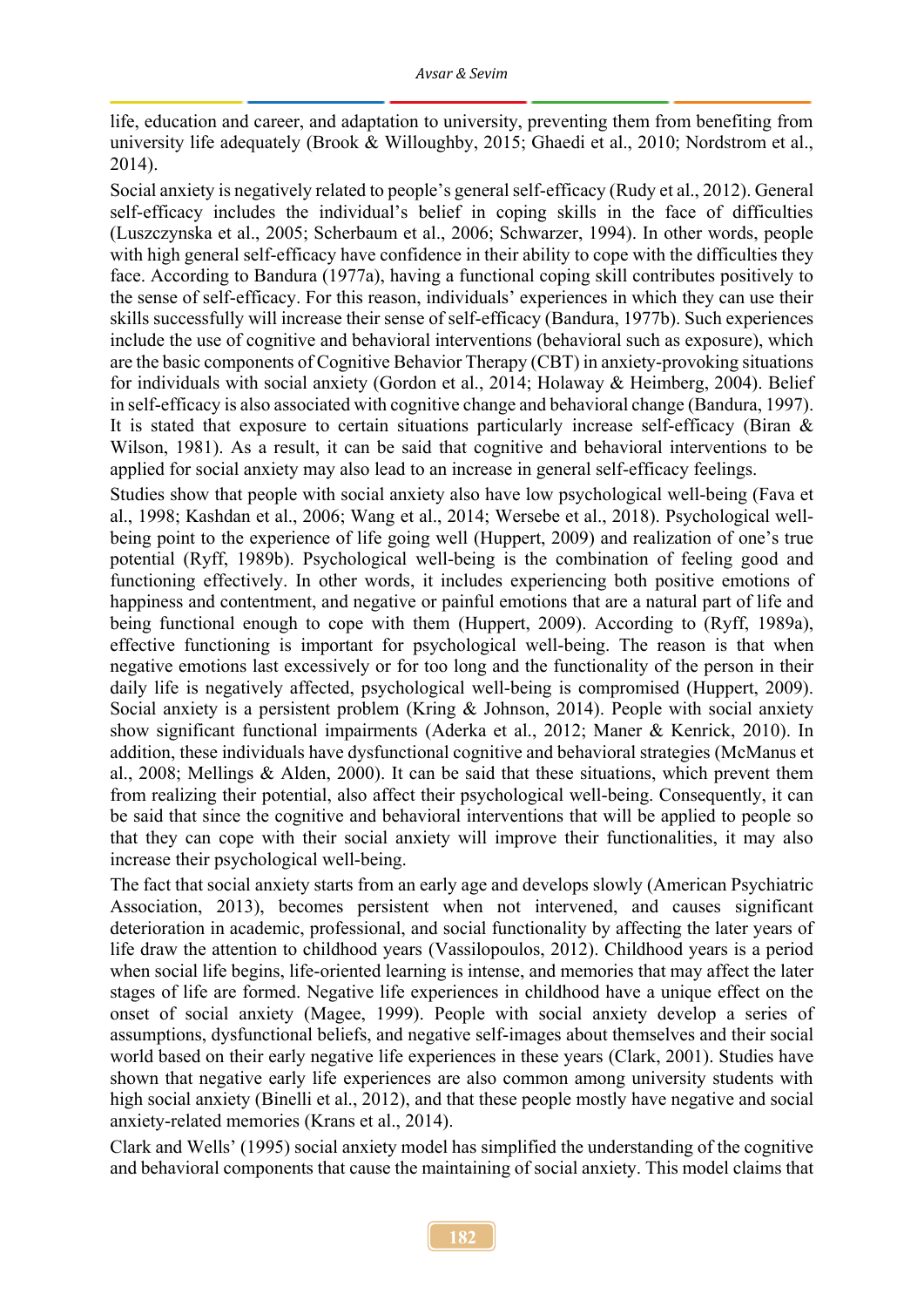the self-focused attention, safety behaviors, and their dysfunctional beliefs about themselves and their social world as the main components that maintain social anxiety. Another important point that the model focuses on is mental imagery. People with social anxiety generally have negative self-images in relation to negative self-beliefs (Wild & Clark, 2015). Such people, who focus on how they make an impression on others, especially in feared social situations, experience extremely negative images of themselves. Using these images, they make biased and erroneous inferences about how they are seen by others (Clark & Wells, 1995). Hackmann et al. (1998) confirm that people with social anxiety experience negative, distorted, observerperspective images in social environments where their anxiety is activated. Socially anxious people with negative images experience high levels of anxiety, believe that their anxiety is seen by others, and evaluate their performance negatively. They also use more safety behaviors, have more negative thoughts, and are more self-focused (Hirsch et al., 2004; Makkar & Grisham, 2011).

Negative images commonly seen in people with social anxiety play a causal role in the development and maintaining of social anxiety (Hirsch et al., 2003; Hirsch et al., 2006). Negative images are related to negative life experiences during the onset of social anxiety (Hackmann et al., 2000; Kuo et al., 2011; Stopa & Jenkins, 2007; Wild & Clark, 2011). Therefore, social anxiety interventions should focus on updating the mental representation images of early negative life experiences (Knutsson et al., 2020).

People with social anxiety commonly experience negative, recurrent, and intrusive images in anxiety-provoking social situations (Hackmann et al., 2000; Wild et al., 2007, 2008). In other words, images are activated again and again following the onset of social anxiety. Even if the person experiences positive experiences in social situations in the later years of their life, they cannot develop new perspectives and update themselves due to the activation of images (Hackmann et al., 2000). In order to cope with social anxiety, these negative images, which play a key role in the maintaining of social anxiety, need to be updated (Wild & Clark, 2011). Updating the images will have a strong effect on the emotional processing and change of meaning of early life experiences (Arntz, 2011). In summary, recurrent and intrusive memories of earlier negative life experiences and images associated with present social anxiety is seen. Therefore, it is important to modify and update the early negative life experiences and the images which are mental representations of these early life experiences.

There are many studies in the literature showing that CBT, which includes early negative life experiences and updating the images, is effective for social anxiety (Knutsson et al., 2020; Lee & Kwon, 2013; Nilsson et al., 2012; Norton & Abbott, 2016; Norton et al., 2021; Romano et al., 2020; Wild et al., 2007, 2008). During the counseling process, CBT also makes use of techniques from other theories (Harwood et al., 2010; Howes & Parrott, 1991). While updating negative life experiences and images, the "empty chair" technique from Gestalt Therapy (GT) can also be used. It is stated that this technique can be combined with CBT in order to increase the affect, reveal the cognitions of the participants, and for purposes of cognitive restructuring (Arnkoff, 1981; Kellogg, 2004). According to Paivio et al. (2001), the impact of early negative life experiences and emotions can be reduced by internalizing new information and developing new perspectives. With the empty chair technique, people can express their feelings, thoughts and needs to people with whom they have problems, even if it is imaginary. Eventually, this contributes to the development of new understandings and new perspectives about themselves, the people with whom they have problems and their negative lives. It also helps to finish unfinished business (Greenberg, 2010). It is thought that an individual CBT (iCBT), in which Clark and Wells' (1995) social anxiety model is included, and specific memories of early negative life experiences and related images are updated with the empty chair technique, will be effective in coping with social anxiety.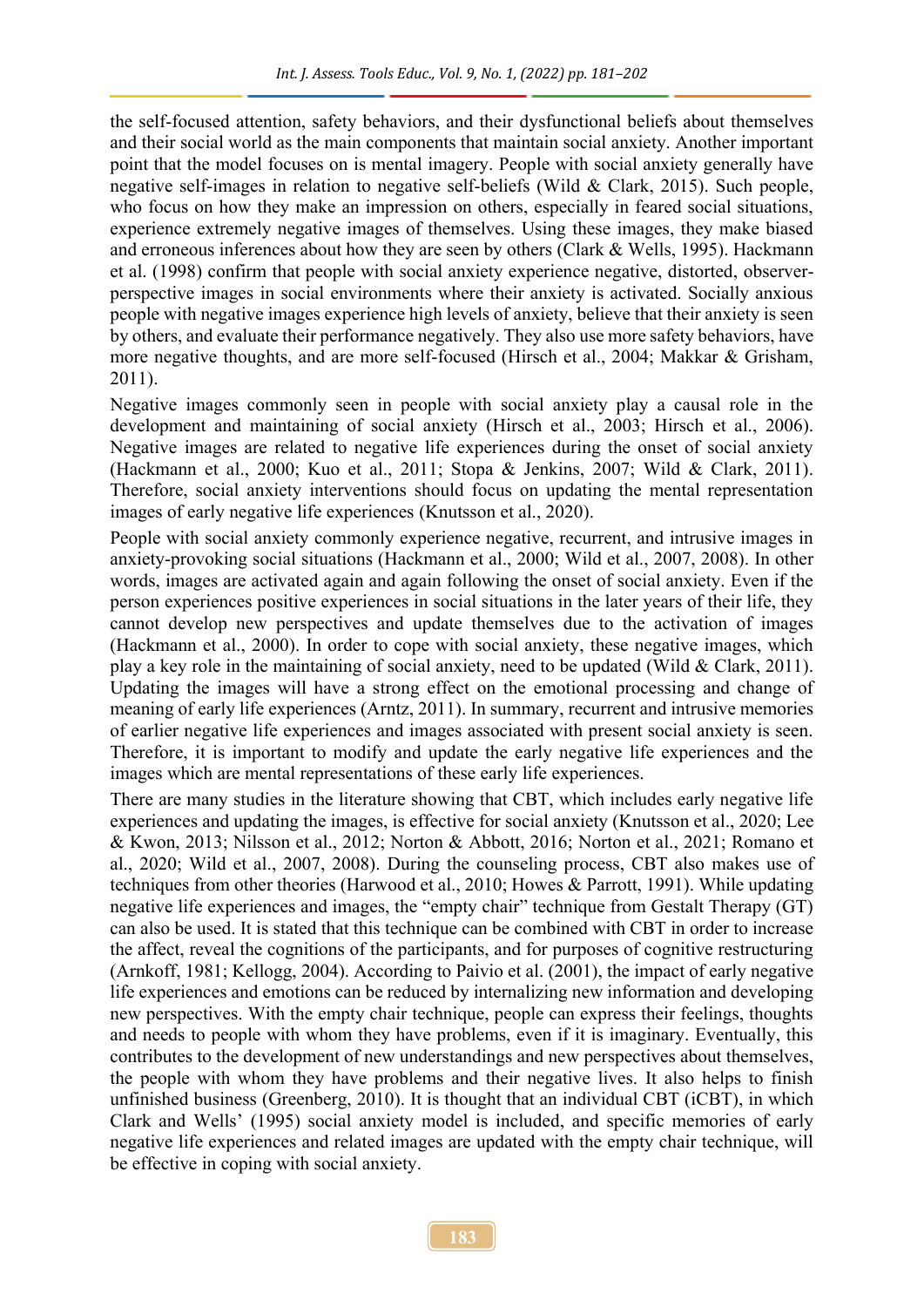The aim of this study is to investigate the effectiveness of iCBT, in which a specific memory of early negative life experiences and related images will be modified and updated using the empty chair technique, on the social anxiety of university students. In addition, the effect of iCBT applied on university students' general self-efficacy and psychological well-being is also examined. The research hypotheses formed in line with the aims of the research are as follows:

- 1. The social anxiety pre-test scores of the participants are higher than the post-test, follow-up 1 and follow-up 2 scores.
- 2. The general self-efficacy pre-test scores of the participants are lower than the post-test, follow-up 1 and follow-up 2 scores.
- 3. The psychological well-being pre-test scores of the participants are lower than the post-test, follow-up 1 and follow-up 2 scores.

### **2. METHOD**

#### **2.1. Research Model**

This study was carried out in the one group pre-test – post-test design, which is one of the poor experimental designs. The current study design is shown at [Table 1.](#page-3-0)

<span id="page-3-0"></span>**Table 1.** *Study design.*

| Participants | Pre-test |              | Post-test | Follow-up 1 Follow-up 2 |  |
|--------------|----------|--------------|-----------|-------------------------|--|
|              |          | Intervention |           |                         |  |

#### **2.2. Participants**

This study was approved by the Blinded University Ethics Committee (85434274- 050.04.04/6260). In order to determine the participants, the necessary legal permission was obtained from the university where the application will be made (72940495-900/1203). Following the permission, the Social Anxiety Scale (SAS) developed by Özbay and Palancı (2001), was applied to 933 undergraduate students studying in seven different departments (see [Figure 1\)](#page-4-0). While settling the participants who will participate in the study, 33 students with high social anxiety were contacted for a preliminary interview. Among those, students who are in their last year were not included in the pre-interview so as not to prevent the possible effects of situations such as graduation, worries around finding a job, and preparing for national exams.

While giving information about the research process to 17 students who participated in the preliminary interview, the researcher also collected information about the students' personal problems, eligibility for work and motivation level. The information obtained in the preliminary interview was evaluated in terms of inclusion and exclusion criteria, which were created to identify the participants. The inclusion criteria of the study consisted of: (a) A score of 80 or more in SAS, which is two standard deviations above the mean, (b) Having the motivation to cope with social anxiety, (c) Accepting the recording of the sessions, (d) Signing the Informed Consent form, (e) To be able to participate actively and continuously in the study process. Individuals were excluded if: (a) There is another psychological problem accompanying social anxiety, (b) There are people with a serious physical health or psychological problem in their family or close circle, (c) The participant has received or is still receiving counseling near the time of the study, (d) They use medication due to social anxiety.

As a result of the preliminary interview, eight students who met the inclusion criteria were included in the study. Detailed information about the process (meeting place and time, duration and number of sessions, confidentiality, recording sessions etc.) was given to these people. In addition, the Liebowitz Social Anxiety Scale (LSAS), General Self-Efficacy Scale (GSES) and Flourishing Scale (FS) were applied to the participants before the counseling process started, and one week, three months and six months after the counseling process ended.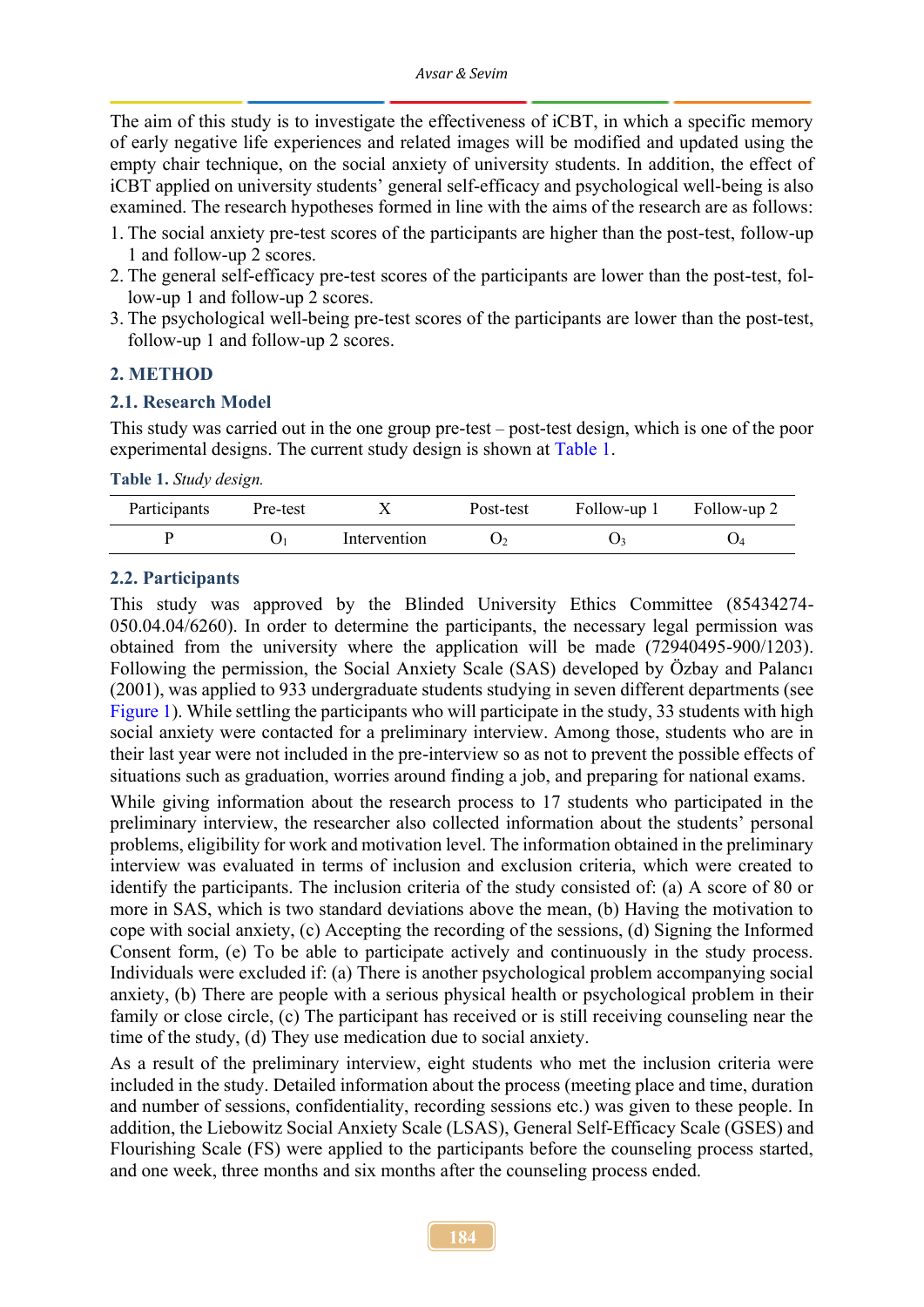

<span id="page-4-0"></span>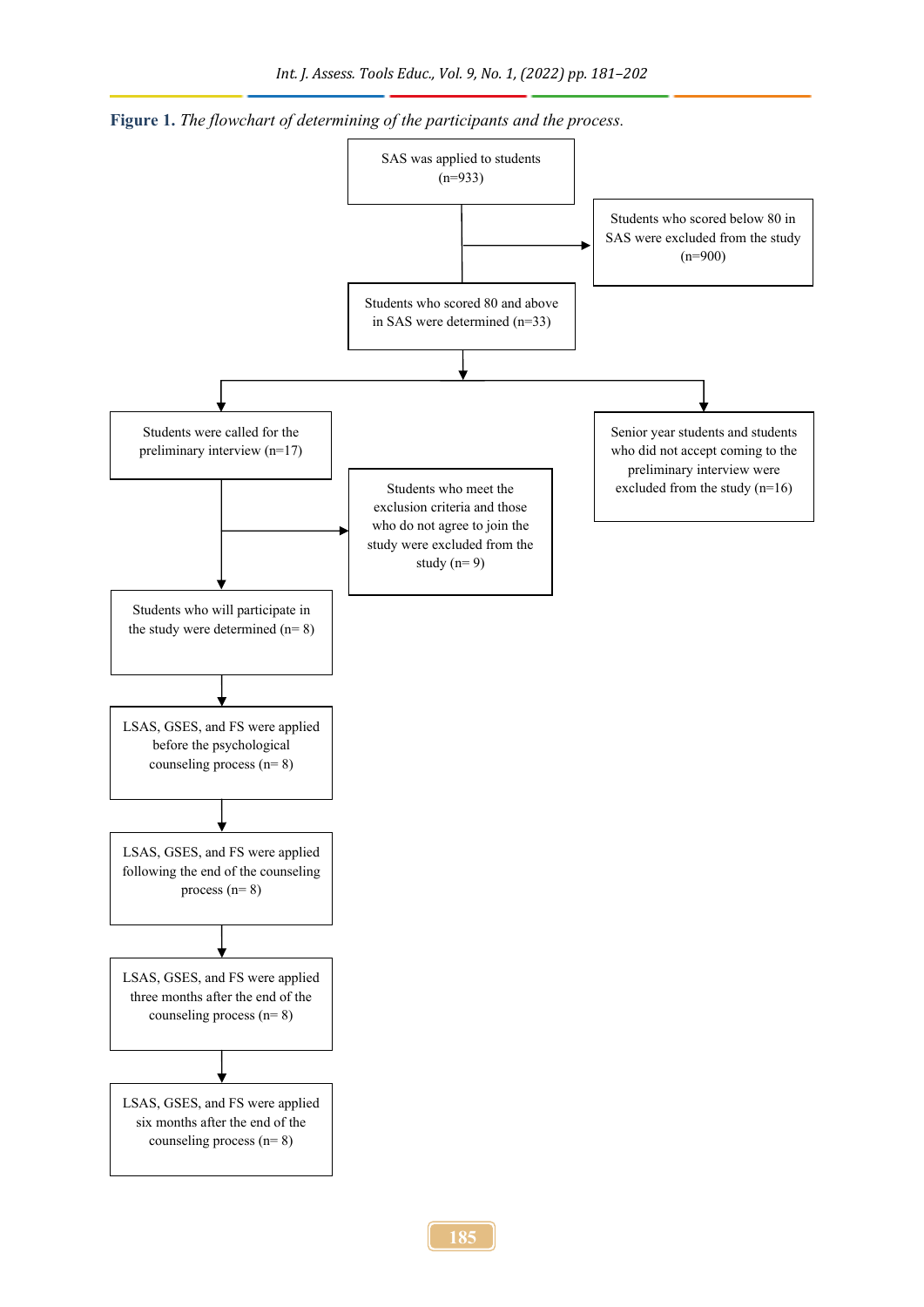#### **2.3. Counseling Process and Sessions**

For the participants to cope with social anxiety, iCBT procedure which consists of 12 face-toface sessions are structured. The fact that the participants were university students was influential in limiting iCBT to 12 sessions. It was aimed to conclude the iCBT in one semester in order to avoid secondary variables that may appear during the semester break and affect the research results. The structured sessions are presented to three academicians who are experts in the field of CBT, their opinions are collected and the final version of the iCBT procedure is formed. The duration of each session is 50 minutes. However, the first session in which the participants' issues are evaluated as well as the fourth session in which a specific memory of negative life experiences and related images are re-evaluated are determined as 90 minutes as per their content. The application of the structured counseling process is carried out by the first author of the research, who has a CBT training. Throughout the procedure, training and regular supervision from experienced CBT supervisors is received.

In Session 1, it is aimed to evaluate, conceptualize the problem and create a therapeutic alliance. Within that framework, when the participants' history of the problem is recorded the beliefs, thoughts, emotions, behaviors and physiological symptoms are identified. A specific memory of early negative life experiences and images that may be associated with the participants' problems are also pinpointed. How the problem affects the life of participants is evaluated.

In Session 2, the focus is on psycho-education, goal setting and conceptualization of the problem. Participants are primarily informed about the general structure of the sessions and agenda setting. Then, the objectives that the participants want to achieve at the end of the process are determined. Then, the formulations of the participants are carried out using the social anxiety model of Clark and Wells (1995).

In Session 3, the focus is on how the participants' automatic thoughts, cognitive distortions and safety behaviors relate to their problem and their affect on the maintenance of this issue.

In Session 4, a specific memory of early negative life experiences related to the participants' problem, the meaning they ascribe to this memory and images are identified, and are reevaluated using the empty chair technique.

In the first step of addressing negative experiences, participants' memories from their childhood years that affect them and cause them to experience negative emotions when they remember them were discussed in general terms. Memories that participants told were listed under titles, and the participants were asked to determine the memory that they deem is related to their issue and one that affect them the most. Later on, their beliefs, thoughts, emotions, images related to this experience and the extent to which they are affected by this experience was discussed. In the second step, participants' discovery of how their negative experiences affect the later years of their lives, their relationships, and how it is related to their problem was focused on.

In the third step, memories specified by the participants were addressed in two stages, using the empty chair technique. Memories participants focused on in the first stage of the application were revived as if they were being experienced again at that current time. With the help of empty chair technique, participants were facilitated to express their emotions, thoughts and images by creating dialogues with the people they experienced the issue. After the participants expressed their emotions, thoughts and images, they took the place of the person who caused the negative experience by taking the empty chair facing them. They responded as that person in response to what they said as themselves. In this way, the participants had the opportunity to express their feelings, thoughts and images by experiencing them. Also, by taking the place of the person in front of them, they had the opportunity to evaluate their life and images from the perspective of the other person in a way that they had not evaluated before.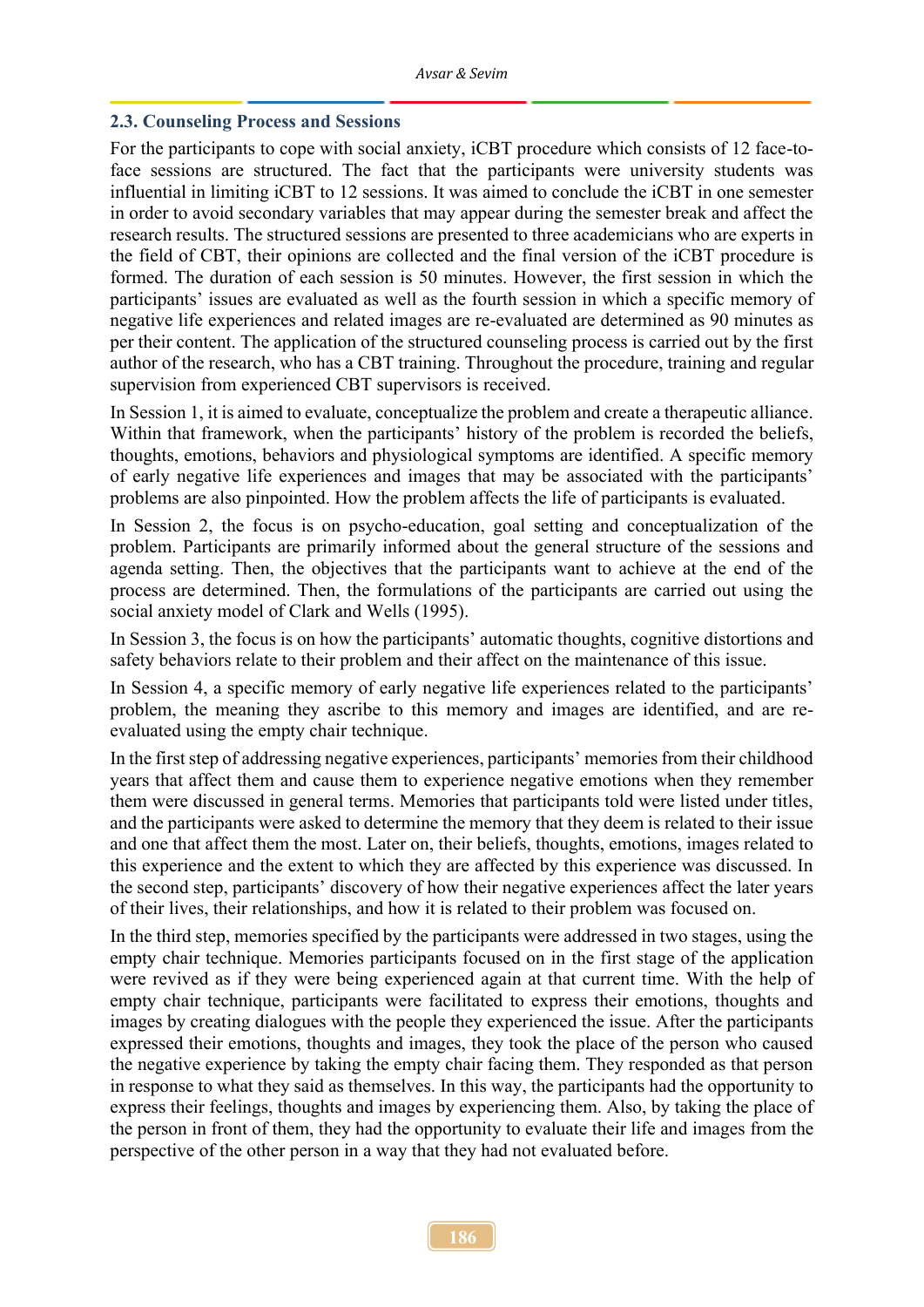In the second stage of the application, participants evaluated their experience as their current adult self and as a child who had the experience. Within this framework, their reactions as a child who encountered that situation at the time were elaborated. How the child self-evaluated the issue and the limitations of their reactions as a child were discussed. Later, it was focused how their current adult self would evaluate the situation and how they would react. During this application, the participants were facilitated to discover the difference between children and adults in terms of giving reaction. In the fourth and final step after the participants re-evaluated a specific memory of early negative life experiences and images, it was focused whether they discovered something about their life they had not noticed before or had just noticed, or whether they gained new perspectives. It was addressed whether there was any change or difference in the meaning they attribute to their memories, images, emotional processing, and beliefs.

In Sessions 5, 6 and 7, the beliefs of the participants about their problems were determined based on the agenda, and cognitive interventions were carried out for the determined beliefs. During these interventions, what the participants learned in the fourth session was also utilized.

In Session 8, the avoidance and safety behaviors of the participants were discussed, and the rationality of exposure and habituation, its place and importance in coping with the problem were evaluated.

In Sessions 9, 10, and 11, cognitive and behavioral interventions were carried out simultaneously. Cognitive and behavioral techniques were used together to intervene on the agenda items determined together with the participants. In these sessions, participants were exposed to these situations they avoid that are related to their problem during the session as well as their daily life. Interventions were made during the session, particularly through behavioral experiments, video feedback, and real and gradual exposure.

In Session 12, the process was concluded.

# **2.4. Data Collection Instruments**

# **2.4.1.** *Liebowitz social anxiety scale*

LSAS, which was developed by Liebowitz (1987) and which consists of 24 items, evaluates the anxiety or avoidance levels in different social and performance situations. Each item in the scale is given an individual score from one to four for anxiety and avoidance dimensions. Adapted to Turkish culture by Soykan et al. (2003), the reliability of LSAS is calculated to be 0.97 for the whole scale via test and re-test method. The Cronbach Alpha reliability coefficient in terms of internal consistency is found to be 0.98 for the whole scale, 0.96 for the anxiety dimension, and 0.95 for the avoidance dimension. In this study, the Cronbach Alpha reliability coefficient of LSAS was calculated to be 0.95 for the whole scale, 0.91 for the anxiety dimension, and 0.89 for the avoidance dimension.

### **2.4.2.** *Social anxiety scale*

SAS was developed by Özbay and Palancı (2001) to identify the social anxiety related problems of university students. The scale consists of 30 items and has a five-point rating within the range of 0-4. For the reliability of the scale, the Cronbach Alpha internal consistency coefficient was calculated as 0.89. In this study, the Cronbach Alpha reliability coefficient of SAS was calculated to be 0.93.

### **2.4.3.** *General self-efficacy scale*

GSES was developed by Schwarzer and Jerusalem (1995) to determine people's efficacy belief in coping with stressful and challenging life events. The scale consists of 10 items and has a four-point rating. The scale was adapted to Turkish culture by Aypay (2010). The reliability of the scale was researched via test and re-test method and the Cronbach Alpha internal consistency coefficient. Test re-test reliability coefficient was calculated as 0.80, and the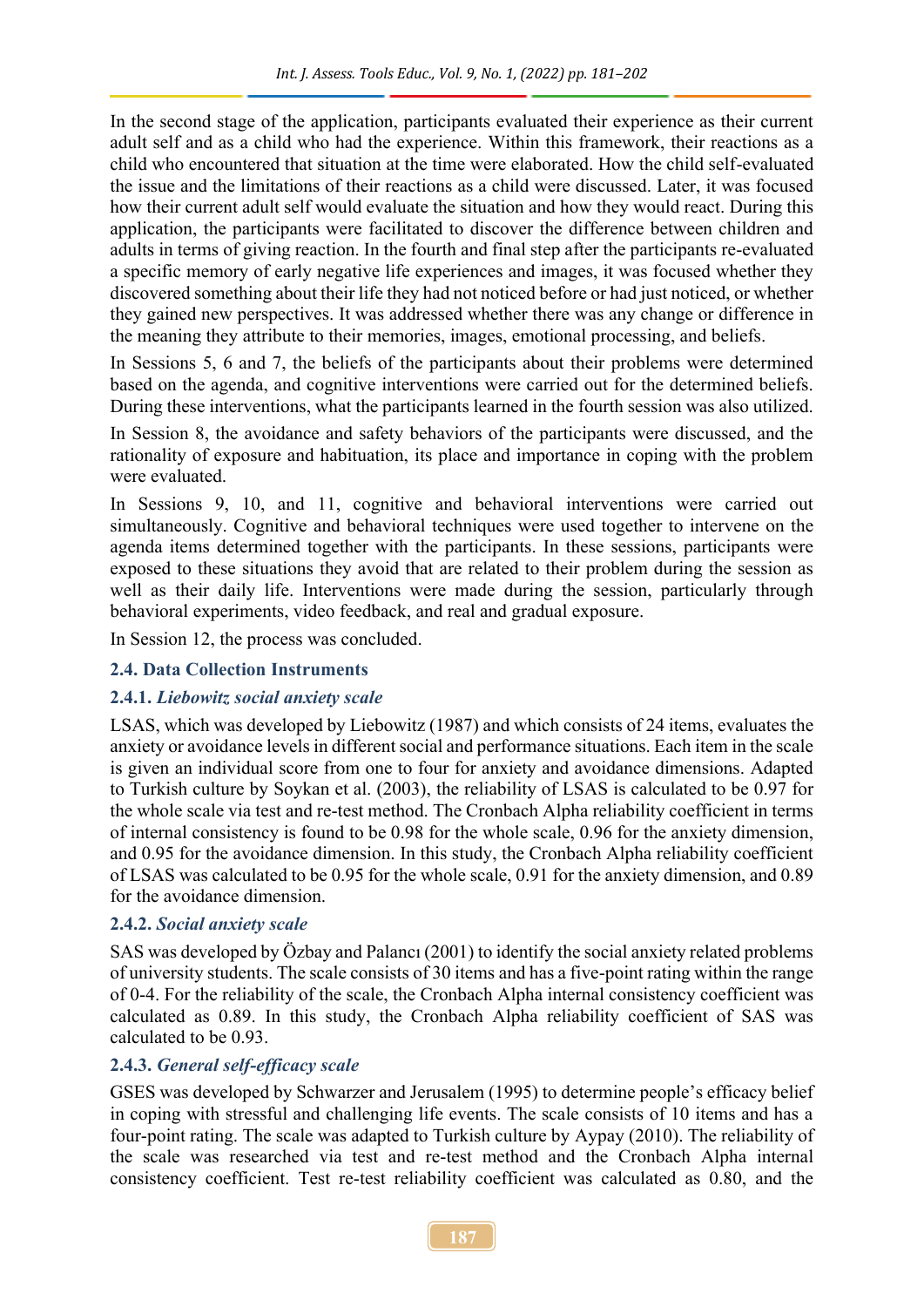Cronbach Alpha reliability coefficient was calculated as 0.83. In this study, the Cronbach Alpha reliability coefficient of GSES was calculated to be 0.89.

#### **2.4.4.** *Flourishing scale*

FS, which was developed by Diener et al. (2010) to measure the psychological well-being, consists of eight items. The items in the scale has seven-point rating. The scale was adapted to Turkish culture by Telef (2013). The reliability of the scale was researched via test and re-test method and the Cronbach Alpha internal consistency coefficient. Test re-test reliability coefficient was calculated as 0.86, and the Cronbach Alpha internal consistency coefficient was calculated as 0.80. In this study, the Cronbach Alpha reliability coefficient of FS was calculated to be 0.88.

#### **2.5. Statistical Analyses**

For the purpose of the study, whether there is a statistically significant difference between the mean scores of the pre-test, post-test and follow-up scores obtained from the scales applied to the participants was analyzed via the Friedman test. Furthermore, in order to analyze whether there was a statistically significant difference between the pretest-posttest, pretest-follow-up 1 and pretest-follow-up 2 scores of the participants, the Wilcoxon Signed Rank Test was used. The effect size of the existing difference was calculated with the formula in equation 1 (Rosenthal, 1991).

$$
r = \frac{|z|}{\sqrt{N}}
$$
 (Equation 1)

In addition, the clinical significance of the change in participants was evaluated in this study. Two conditions need to be met in order to determine the clinical significance of the change observed in the participants as a result of the intervention. According to the first of the two conditions, the participants in the dysfunctional population before the intervention must be transferred to the functional population after the intervention. While determining this transition, the cut-off score of the measurement tool used before and after the intervention is used. In other words, the post-test scores of the person need to surpass the cut-off point threshold. In cases where there is no cut-off point for the measurement tools, a cut-off point is calculated for the measurement tools. Since there were no cut-off scores for the measurement tools used in this study, cut-off scores were generated (Bauer et al., 2004; Jacobson & Truax, 1991). In accordance with this, the cut-off scores for LSAS were 84; 26 for GSES; and 43 for FS. According to the second condition, the change in the person who exceeds the cut-off score should be statistically reliable. And this is evaluated using the "*Reliable Change Index (RCI)*" (Jacobson et al., 1984; Jacobson & Truax, 1991).

If the RCI is above  $\mp 1.96$ , it shows that the change observed in the person is reliable, while a range of  $\mp 1.96$  indicates that the change is unreliable (Jacobson & Truax, 1991). The change observed in people using RCI and cut-off scores is evaluated in four categories (Atkins et al., 2005):

- a. *Recovered* (Meets both RCI and cut-off score criteria)
- b. *Improved* (Meets RCI criteria but not cut-off score criteria)
- c. *Unchanged* (Does not meet neither RCI nor cut-off score criteria)
- d. *Deteriorated* (Meets RCI criteria but deteriorated)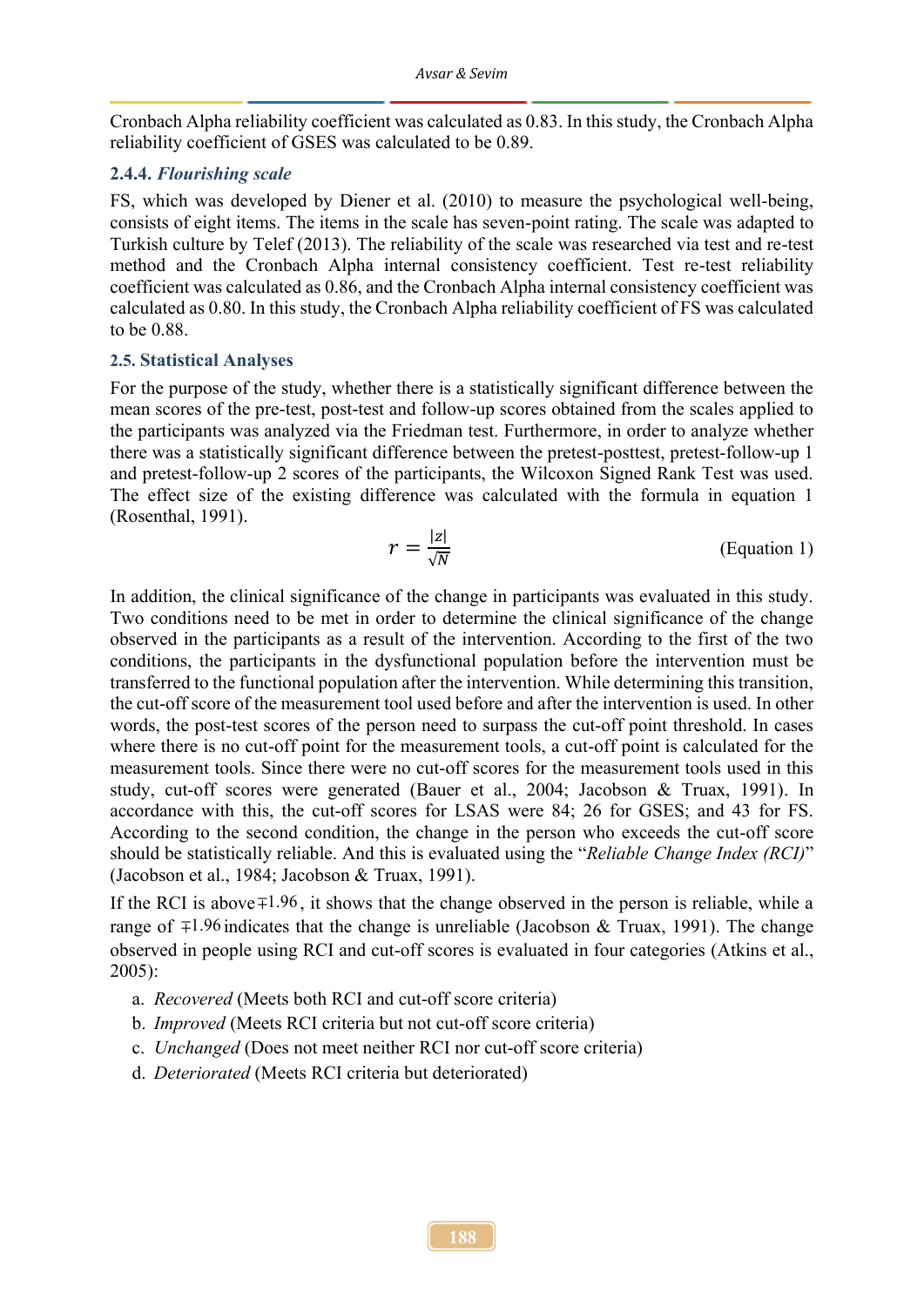#### **3. RESULTS**

#### **3.1. Participants' Baseline Characteristics**

The demographics of the participants is given in [Table 2.](#page-8-0) When examined, it is seen in [Table 2](#page-8-0) that most of the participants are women (6 female, 2 male participants). Additionally, the participants come from different departments and grade levels.

| Variable    | Level                                            | Frequency (f) |
|-------------|--------------------------------------------------|---------------|
| Gender      | Female                                           |               |
|             | Male                                             | າ             |
| Age         | 18                                               | 3             |
|             | 19                                               |               |
|             | 20                                               |               |
|             | 21                                               |               |
| Grade Level |                                                  |               |
|             |                                                  |               |
|             |                                                  |               |
| Department  | <b>School Teaching</b>                           | 3             |
|             | Psychological Counseling and Guidance            |               |
|             | <b>Science Teaching</b>                          |               |
|             | Turkish Teaching                                 |               |
|             | Computer and Instructional Technologies Teaching |               |
| Total       |                                                  | 8             |

<span id="page-8-0"></span>**Table 2.** *Participants' baseline characteristics.*

#### **3.2. Treatment Effects**

The average and standard deviations of the participants' pre-test scores from LSAS, GSES and FS and their post-test, follow-up 1 (3 months), follow-up 2 (6 months) scores are given in [Table](#page-8-1)  [3.](#page-8-1)

|                 | Pre-treatment |       | Post-treatment   |             | Follow-up 1 |      | Follow-up 2 |       |  |
|-----------------|---------------|-------|------------------|-------------|-------------|------|-------------|-------|--|
| <b>Measures</b> | M             | SD.   | $\boldsymbol{M}$ | SD.         | M           | SD.  | M           | SD    |  |
| <b>LSAS</b>     | 108.12        | 12.13 | 45.62            | 19.54 37.87 |             | 8.37 | 38.62       | 10.88 |  |
| <b>GSES</b>     | 18.00         | 4.10  | 33.12            | 4.54        | 31.62       | 3.77 | 30.87       | 5.43  |  |
| <b>FS</b>       | 24.50         | 9.33  | 46.75            | 4.26        | 47.37       | 3.58 | 46.12       | 7.21  |  |

<span id="page-8-1"></span>**Table 3.** *Descriptive statistics of study variables across counseling conditions.*

*Note.* LSAS = Liebowitz Social Anxiety Scale; GSES = General Self-Efficacy Scale; FS = Flourishing Scale.

When [Table 3](#page-8-1) is examined, it is seen that the social anxiety of the participants decreased after the iCBT and in the follow-up measurements compared to the pre-test measurements. Their general self-efficacy and psychological well-being, however, increased after iCBT and in follow-up measurements compared to pre-test measurements. Whether the difference between the scores is statistically significant is determined via the Wilcoxon Signed Rank Test, and the acquired results are given in [Table 4.](#page-9-0) Also, the values obtained from the comparison of the measurements taken at three different times (Pre-test – Post-test/Pre-test – Follow-up 1/Pre-test – Follow-up 2) from three different measurement tools (LSAS, GSES, and FS) are the same and are included in [Table 4.](#page-9-0) In addition, the RCI results calculated to reveal the clinical significance of the changes in the social anxiety, general self-efficacy and psychological wellbeing of the participants are included in [Table 5,](#page-9-1) [Table 6](#page-10-0) and [Table 7,](#page-11-0) respectively.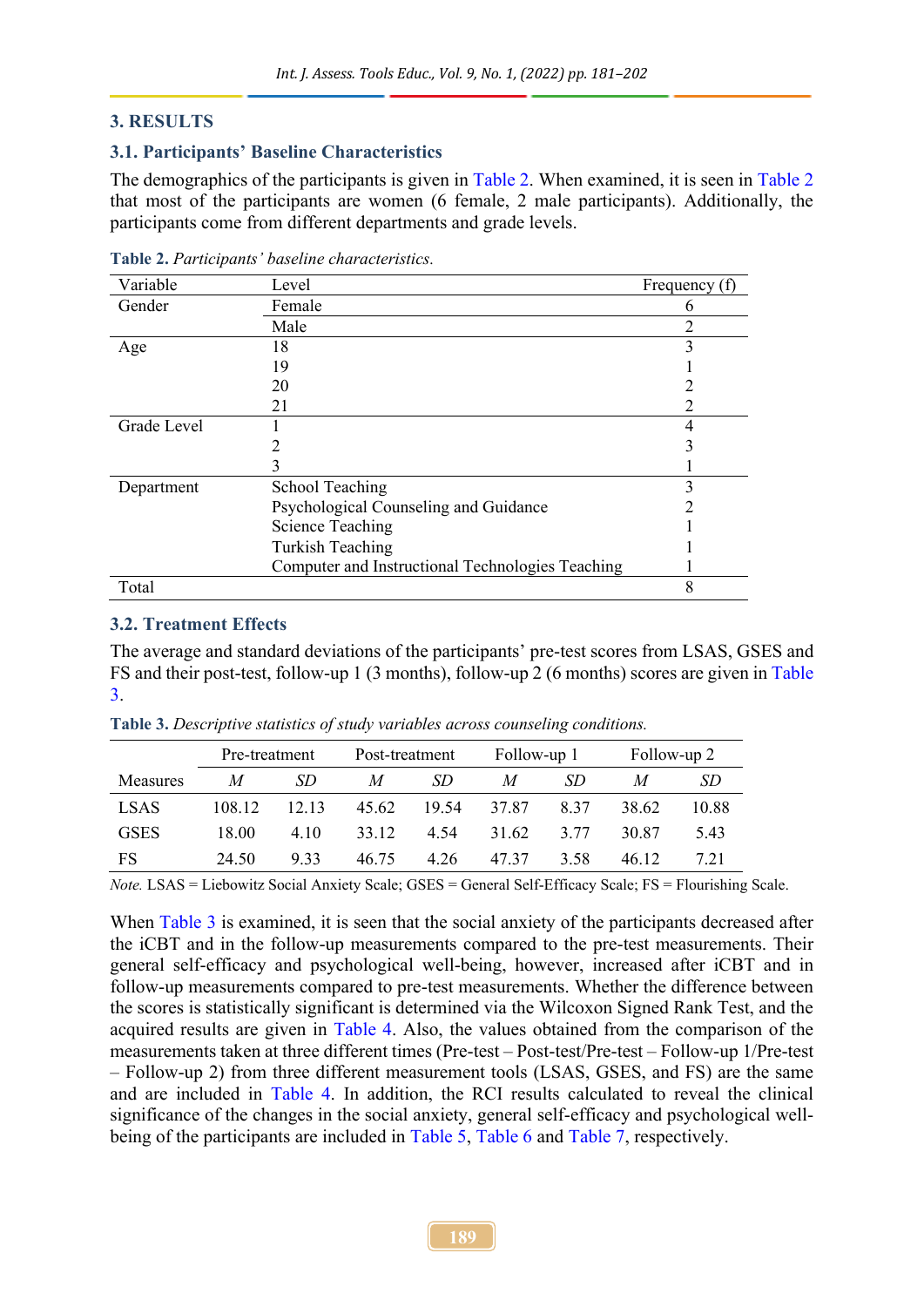|                 |                       |          |              |                   | Pre-test-Post-test/Pre-test-Follow-up 1/Pre-test-Follow-up 2 |          |      |
|-----------------|-----------------------|----------|--------------|-------------------|--------------------------------------------------------------|----------|------|
| <b>Measures</b> |                       | n        | <b>Xrank</b> | rank <sup>*</sup> | Ζ                                                            |          | r    |
| <b>LSAS</b>     | Negative Ranks        | 8        | 4.50         | 36.00             | $-2.52$ **                                                   | $0.012*$ | 0.89 |
|                 | <b>Positive Ranks</b> | $\theta$ | 0.00         | 0.00              |                                                              |          |      |
|                 | Ties                  |          |              |                   |                                                              |          |      |
|                 | Total                 | 8        |              |                   |                                                              |          |      |
|                 | Negative Ranks        | $\theta$ | 0.00         | 0.00              | $-2.52***$                                                   | $0.012*$ | 0.89 |
| <b>GSES</b>     | <b>Positive Ranks</b> | 8        | 4.50         | 36.00             |                                                              |          |      |
|                 | <b>Ties</b>           | 0        |              |                   |                                                              |          |      |
|                 | Total                 | 8        |              |                   |                                                              |          |      |
|                 | Negative Ranks        | $\Omega$ | 0.00         | 0.00              | $-2.52$ <sup>***</sup>                                       | $0.012*$ | 0.89 |
|                 | <b>Positive Ranks</b> | 8        | 4.50         | 36.00             |                                                              |          |      |
| FS              | Ties                  | 0        |              |                   |                                                              |          |      |
|                 | Total                 | 8        |              |                   |                                                              |          |      |

<span id="page-9-0"></span>**Table 4.** *The comparison of the participants' pre-test scores and post-test, follow-up 1 and follow-up 2 scores.*

*Note.* \**p*<.05; \*\*Based on positive ranks; \*\*\*Based on negative ranks; *r*: Effect size

When [Table 4](#page-9-0) is examined, it is seen that the difference between the participants' LSAS pretest scores and post-test, follow-up 1 and follow-up 2 scores is statistically significant (*z*=-2.52,  $p<.05$ ). The participants' social anxiety pre-test scores are higher than their post-test, followup 1 and follow-up 2 scores. The effect size of this existing difference is large  $r = 0.89$ ; 95% confidence interval [CI: .49, .98].

It is seen that the difference between the participants' GSES pre-test scores and post-test, follow-up 1 and follow-up 2 scores is statistically significant  $(z=2.52, p<0.65)$ . The participants' general self-efficacy pre-test scores is lower than their post-test, follow-up 1 and follow-up 2 scores. The effect size of this existing difference is large  $r = 0.89$ ; 95% CI [.49, .98].

It is seen that the difference between the participants' FS pre-test scores and post-test, followup 1 and follow-up 2 scores is statistically significant (*z*=-2.52, *p*<.05). The participants' psychological well-being pre-test scores are lower than their post-test, follow-up 1 and followup 2 scores. The effect size of this existing difference is large r=0.89; 95% CI [.49, .98]. According to the results obtained, the hypotheses of the research are accepted.

|    |                                |                         |    |    |       |       |       | $\bm{P}$ $X_{pre-test}$ $SD_{pre-test}$ $X_{post-test}$ $X_{pollow-up}$ $X_{follow-up2}$ $X_{post-test-pre-test}$ $X_{follow-up1-pre-test}$ $X_{follow-up2-pre-test}$ $\bm{r_x}$ $RC_{post-test}$ $RC_{float-up1}$ $RC_{following2-pre-test}$ |                            |                            |  |
|----|--------------------------------|-------------------------|----|----|-------|-------|-------|-----------------------------------------------------------------------------------------------------------------------------------------------------------------------------------------------------------------------------------------------|----------------------------|----------------------------|--|
|    | P1 101                         |                         | 43 | 41 | 37    | $-58$ | $-60$ | $-64$                                                                                                                                                                                                                                         |                            | $-19.52$ $-20.19$ $-21.54$ |  |
|    | P <sub>2</sub> 11 <sub>2</sub> | 84                      |    | 52 | 51    | $-28$ | $-60$ | $-61$                                                                                                                                                                                                                                         |                            | $-9.42 -20.19 -20.53$      |  |
|    | P3 126                         |                         | 34 | 41 | 43    | $-92$ | $-85$ | $-83$                                                                                                                                                                                                                                         |                            | $-30.96$ $-28.60$ $-27.93$ |  |
|    | P <sub>4</sub> 96              |                         | 44 | 42 | 38    | $-52$ | $-54$ | $-58$                                                                                                                                                                                                                                         |                            | $-17.50$ $-18.17$ $-19.52$ |  |
|    | P5 114                         | 12.13<br>66<br>34<br>27 |    | 40 | 31    | $-48$ | $-74$ | $-83$                                                                                                                                                                                                                                         |                            | $-16.15$ $-24.90$ $-27.93$ |  |
|    | P6 109                         |                         |    | 31 | 27    | $-75$ | $-78$ | $-82$                                                                                                                                                                                                                                         |                            | $-25.24$ $-26.25$ $-27.59$ |  |
| P7 | 89                             |                         | 26 | 56 | $-62$ | $-63$ | $-33$ |                                                                                                                                                                                                                                               | $-20.86$ $-21.20$ $-11.10$ |                            |  |
|    | P8 118                         |                         | 33 | 30 | 26    | $-85$ | $-88$ | $-92$                                                                                                                                                                                                                                         |                            | $-28.60$ $-29.61$ $-30.96$ |  |

<span id="page-9-1"></span>**Table 5.** *RCI results for clinical significance of difference between scores from LSAS.*

*Note. P*: Participant; *rx*: LSAS reliability co-efficient;

\*The reliability co-efficient of LSAS is taken from Soykan et al.'s (2003) research.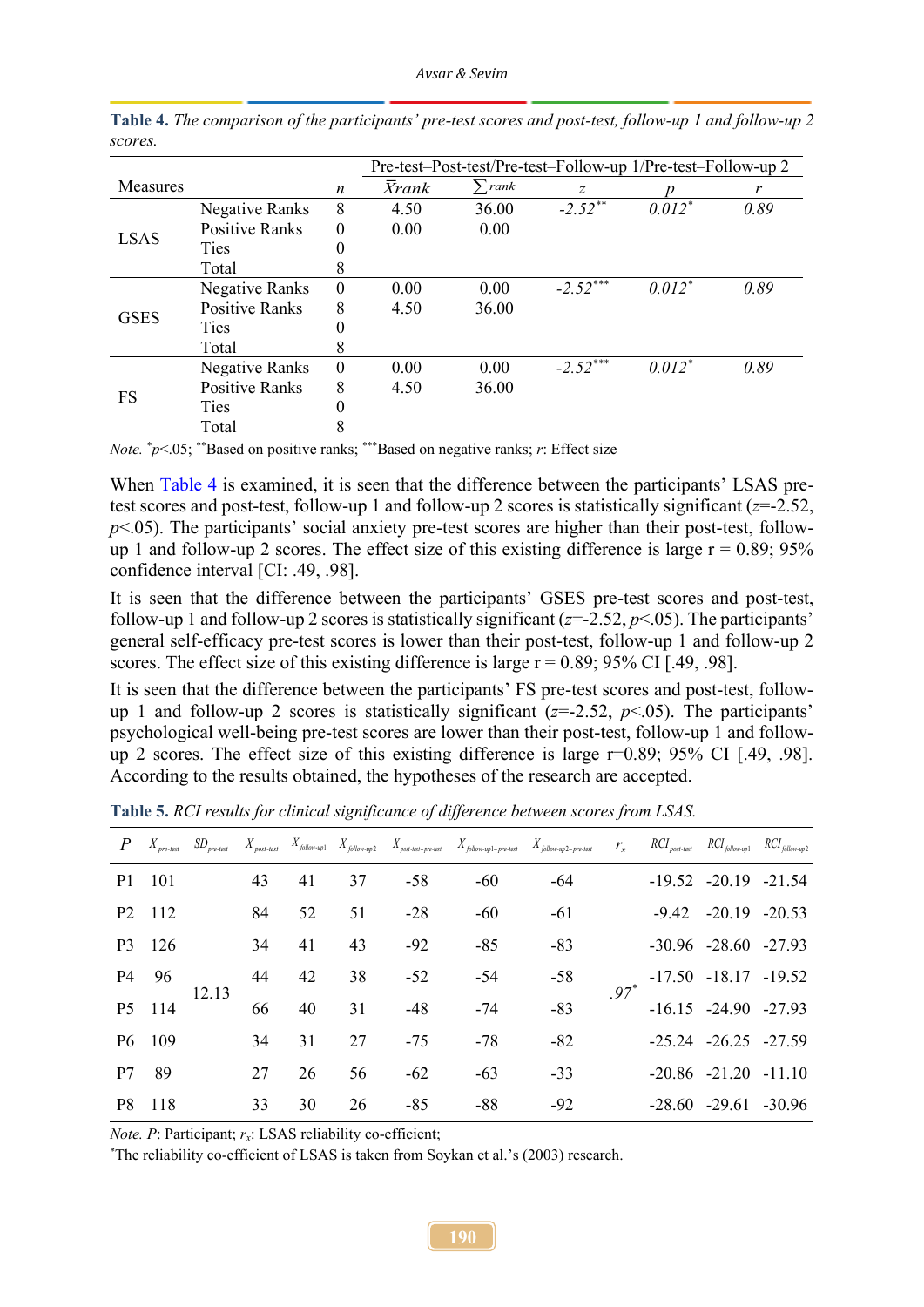When [Table 5](#page-9-1) is examined, it is seen that the social anxiety scores of all the participants in the post-test, follow-up 1 and follow-up 2 tests are equal to or below the cut-off score. When RCI scores from [Table 5](#page-9-1) is examined, it is seen that RCI scores of all the participants exceed  $\pm 1.96$ . This finding shows that there is a statistically reliable change in social anxiety when the changes between the scores of the participants from LSAS from the pre-test to the follow-up 2 are evaluated.

Consequently, the changes in all participants' social anxiety post-test, follow-up 1 and followup 2 test scores are clinically significant because they meet the cut-off score and RCI conditions together. The change in the participants' social anxiety is seen in *recovered* category.

| $P_{-}$        | $X_{pre-test}$ | $SD_{pre-test}$ |    |    |    |    |    | $X_{post-test}$ $X_{follow-up1}$ $X_{follow-up2}$ $X_{post-test-pre-test}$ $X_{follow-up1-pre-test}$ $X_{follow-up2-pre-test}$ | $r_{x}$ | $RCI_{\mathit{post-test}}$ | $RCI_{\text{follow-up1}}$ $RCI_{\text{follow-up2}}$ |      |
|----------------|----------------|-----------------|----|----|----|----|----|--------------------------------------------------------------------------------------------------------------------------------|---------|----------------------------|-----------------------------------------------------|------|
| P <sub>1</sub> | 18             |                 | 26 | 27 | 32 | 8  | 9  | 14                                                                                                                             |         | 3.08                       | 3.47                                                | 5.39 |
| P <sub>2</sub> | 18             | 29              |    | 34 | 33 | 11 | 16 | 15                                                                                                                             | $.80^*$ | 4.24                       | 6.17                                                | 5.78 |
| P <sub>3</sub> | 25             |                 | 36 | 32 | 30 | 11 | 7  | 5                                                                                                                              |         | 4.24                       | 2.70                                                | 1.92 |
| P <sub>4</sub> | 23             |                 | 34 | 31 | 32 | 11 | 8  | 9                                                                                                                              |         | 4.24                       | 3.08                                                | 3.47 |
| P <sub>5</sub> | 17             | 4.1             | 30 | 26 | 29 | 13 | 9  | 12                                                                                                                             |         | 5.01                       | 3.47                                                | 4.62 |
| <b>P6</b>      | -15            |                 | 38 | 35 | 35 | 23 | 2  | 20                                                                                                                             |         | 8.87                       | 7.71                                                | 7.71 |
| P7             | 13             |                 | 33 | 31 | 19 | 20 | 18 | 6                                                                                                                              |         | 7.71                       | 6.94                                                | 2.31 |
| P <sub>8</sub> | 15             | 39              | 37 | 37 | 24 | 22 | 22 |                                                                                                                                | 9.25    | 8.48                       | 8.48                                                |      |

<span id="page-10-0"></span>**Table 6.** *RCI results for clinical significance of difference between scores from GSES.*

*Note. P*: Participant;  $r_x$ : GSES reliability co-efficient;

*\**The reliability co-efficient of GSES is taken from Aypay's (2010) research.

When [Table 6](#page-10-0) is examined, it is seen that the general self-efficacy scores of all the participants in the post-test, follow-up 1 and follow-up 2 tests (except for P7) are equal to or above the cutoff score. Only the P7 follow-up 2 test scored below the cut-off point. When the RCI scores in [Table 6](#page-10-0) are examined, it is seen that the changes in the post-test and follow-up 1 tests of all participants are clinically significant. In follow-up 2 test, the changes in the general selfefficacy of participants other than P3 and P7 are clinically significant.

Consequently, the changes in the general self-efficacy post-test and follow-up 1 tests of all participants are clinically significant. The changes observed are seen in the *recovered* category. In the follow-up 2 test, the changes in the general self-efficacy of the participants except for P3 and P7 were clinically significant and seen in the *recovered* category. In the follow-up 2 test, the change in P3 does not meet the RCI condition and the change in P7 does not meet the cutoff score condition, hence it is not clinically significant. In other words, although the change in the P3 general self-efficacy exceeds the cut-off score in the follow-up 2 test, it is not statistically reliable. Nonetheless, the change in P7 in the follow-up 2 test is statistically reliable but the change is included in the *improved* category because it does not exceed the cut-off score.

When [Table 7](#page-11-0) is examined, it is seen that the psychological well-being scores of the majority of the participants in the post-test, follow-up 1 and follow-up 2 tests are equal to or above the cut-off score. P1 and P5 among the participants got a score below the cut-off score in the posttest, and P7 got a score below the cut-off in the follow-up 2 test. When the RCI scores in [Table](#page-11-0)  [7](#page-11-0) are examined, it is seen that the RCI scores of the participants other than P3 in the post-test, follow-up 1 and follow-up 2 exceed  $\mp 1.96$ . RCI scores of Participant 3 did not exceed  $\mp 1.96$ in any of the three measurements.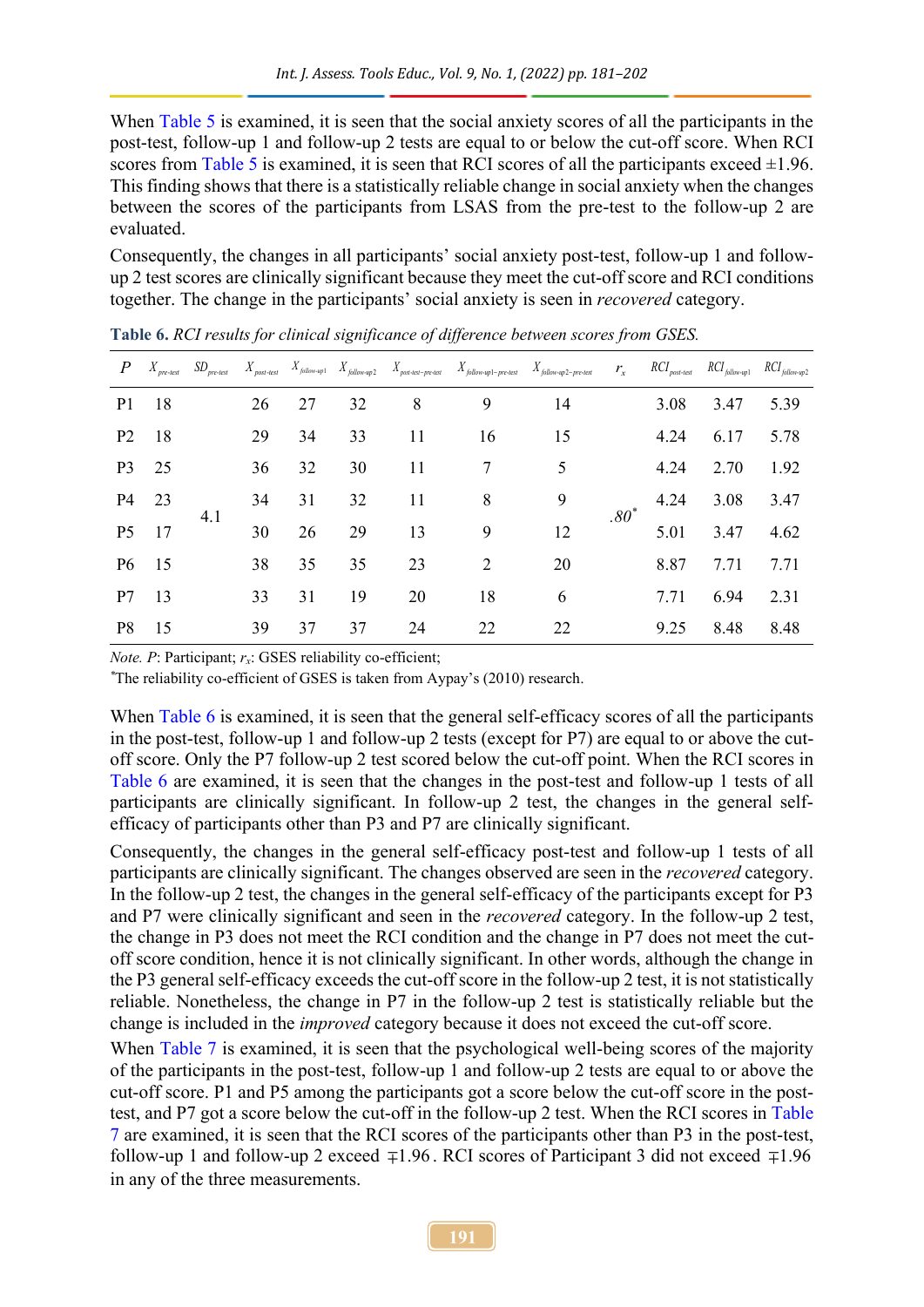*Avsar & Sevim*

| $\boldsymbol{P}$ | $X_{\mathit{pre-test}}$ |      |          |    |    |    |    | $SD_{pre-test}$ $X_{post-test}$ $X_{following1}$ $X_{follow-up}$ $X_{follow-up2}$ $X_{power-up3}$ $X_{post-test-pre-test}$ $X_{follow-up2-pre-test}$ $X_{follow-up2-pre-test}$ | $r_{x}$       |      | $RCI_{post-test}$ $RCI_{follow-up1}$ $RCI_{follow-up2}$ |      |
|------------------|-------------------------|------|----------|----|----|----|----|--------------------------------------------------------------------------------------------------------------------------------------------------------------------------------|---------------|------|---------------------------------------------------------|------|
| P <sub>1</sub>   | 28                      |      | 42       | 50 | 51 | 14 | 22 | 23                                                                                                                                                                             | $.86^{\circ}$ | 2.83 | 4.45                                                    | 4.65 |
| P <sub>2</sub>   | 31                      |      | 45       | 46 | 48 | 14 | 15 | 17                                                                                                                                                                             |               | 2.83 | 3.03                                                    | 3.44 |
| P <sub>3</sub>   | 39                      |      | 47       | 45 | 44 | 8  | 6  | 5                                                                                                                                                                              |               | 1.62 | 1.21                                                    | 1.01 |
| P4               | 27                      | 9.33 | 44       | 44 | 45 | 17 | 17 | 18                                                                                                                                                                             |               | 3.44 | 3.44                                                    | 3.64 |
| P <sub>5</sub>   | 20                      |      | 42       | 43 | 47 | 22 | 23 | 27                                                                                                                                                                             |               | 4.45 | 4.65                                                    | 5.46 |
| P <sub>6</sub>   | 12                      |      | 53       | 51 | 51 | 41 | 39 | 39                                                                                                                                                                             |               | 8.30 | 7.90                                                    | 7.90 |
| P7               | 12                      |      | 49<br>52 | 47 | 30 | 37 | 35 | 18                                                                                                                                                                             |               | 7.49 | 7.08                                                    | 3.64 |
| P8               | 27                      |      |          | 53 | 53 | 25 | 26 | 26                                                                                                                                                                             |               | 5.06 | 5.26                                                    | 5.26 |

<span id="page-11-0"></span>**Table 7.** *RCI results for clinical significance of difference between scores from FS.*

*Note. P*: Participant; *rx:* FS reliability co-efficient;

\*FS reliability co-efficient is taken from Telef's (2013) research.

Consequently, the changes in the psychological well-being post-test, follow-up 1 and followup 2 tests of P2, P4, P6 and P8 are clinically significant. The changes observed are seen in the *recovered* category. The change in P3's psychological well-being is clinically insignificant because it does not meet the RCI condition in any of the three measurements. In other words, although the change in the P3's psychological well-being exceeds the cut-off score in all three measurements, it is not statistically reliable. Additionally, the changes in the psychological well-being of P1 and P5 in the post-test, and of P7 in the follow-up 2 test met the RCI condition but did not meet the cut-off score condition. Hence, the changes observed in these participants are statistically reliable but since they do not exceed the cut-off score, they are included in the *improved* category.

# **4. DISCUSSION and CONCLUSION**

In this study, the effect of iCBT, which includes a specific memory of early negative life experiences and updating related images using the empty chair technique, on social anxiety was researched. The social anxiety post-test scores of the participants decreased statistically significantly compared to the pre-test scores. The decrease continued in the follow-up measurements. In accordance with this, iCBT is effective and has permanent effect. The results gathered are consistent with experimental studies using iCBT with socially anxious university students (Shorey & Stuart, 2012; Tsitsas & Paschali, 2014) and participants from different age groups (Datta & Das, 2016; Goldin et al., 2013; Goldin et al., 2012; Leigh & Clark, 2016; Narr & Teachman, 2017; Pinjarkar et al., 2015; Priyamvada et al., 2009; Weiss et al., 2011; Wootton et al., 2018; Yoshinaga, Kobori, et al., 2013; Yoshinaga, Ohshima, et al., 2013). In addition, the study of Leigh and Clark (2016), which includes interventions for early negative life experiences just like current study, is important in that respect. Meta-analysis and review studies, similar to the results of this research, reveal that iCBT is effective in coping with social anxiety (Gil et al., 2001; Mayo-Wilson et al., 2014; Taylor, 1996).

In this study, cognitive and behavioral techniques were used in social anxiety intervention processes. Additionally, participants' negative childhood experiences, the meaning they attributed to these experiences and their images were re-evaluated using the empty chair technique. It could be said that research findings which interfere with the early negative life experiences of individuals with social anxiety via imagery rescripting technique support this study (Frets et al., 2014; Knutsson et al., 2020; Lee & Kwon, 2013; Nilsson et al., 2012; Norton & Abbott, 2016; Reimer & Moscovitch, 2015; Wild et al., 2007, 2008). These studies have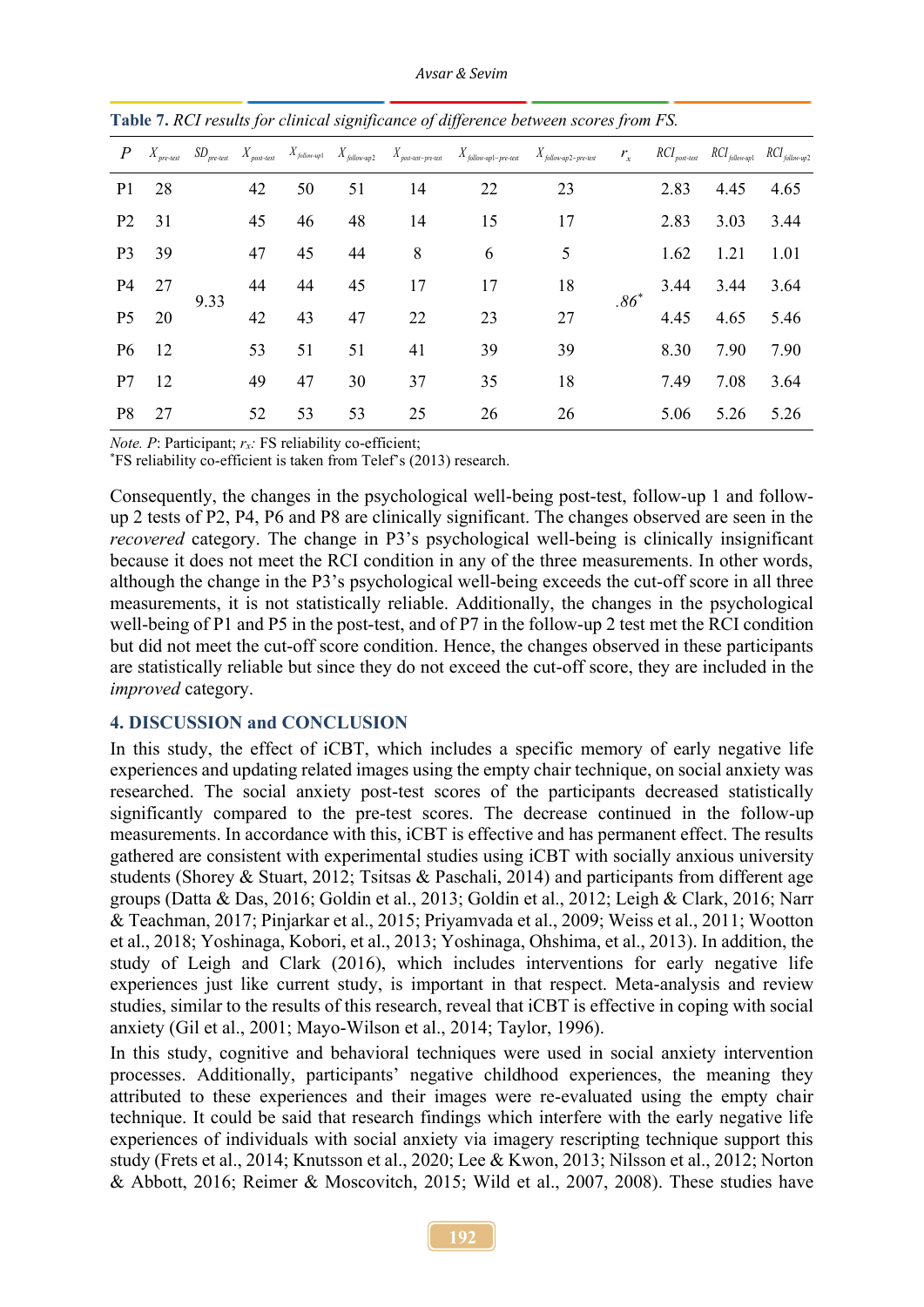proven that re-evaluating negative experiences even for a single session is effective in reducing social anxiety, changing the meaning of negative experiences with the effect of images, and weakening negative core beliefs. It is also seen that this effect continues in the follow-up measurements as well. Wild and Clark (2011) emphasize that images that are associated with a specific memory of early negative life experiences have an important role in the maintenance of social anxiety. They explain that these images have to be intervened in order to cope with social anxiety. In this study, it can be stated that re-evaluating the participants' a specific memory of early negative life experiences and related images with the empty chair technique is effective in reducing their anxiety.

The decrease in all participants' social anxiety is clinically significant and can be seen in *recovered* category. These results appear to be consistent with the study results in which clinical significance is calculated (Bogels et al., 2014; Clark et al., 2006; Goldin et al., 2013; Mörtberg et al., 2007; Shorey & Stuart, 2012; Stangier et al., 2003; Wootton et al., 2018). The fact that the study was conducted with a group that was not clinically diagnosed may have facilitated the participants' effective benefiting and *recovery* from an intervention process that lasted for a total of 12 weeks. Different from the studies above, in this study, a specific memory of early negative life experiences and images of the participants were re-evaluated experientially using the empty chair technique. This might be another reason why the participants benefited from this process. To sum, the results gathered with regards to the clinical significance of the decrease in the participants' social anxiety present a crucial proof that show the intervention is effective. Additionally, the fact that the effect obtained continues to increase in both follow-up measurements supports that the effect of the study is permanent.

iCBT applied in this study is also effective in the increase of the participants' general selfefficacy. This result from the study is consistent with the experimental studies where iCBT is used (Jafari et al., 2012; Keshi & Basavarajappa, 2013). Jafari et al. in particular (2012) comes to be conclusion that iCBT is effective in the increasing of general self-efficacy and that the effect continues in the follow-up measurement. Another resemblance between these studies and current study is that the participants were selected from a non-clinical sample. This may be one of the factors in increasing general self-efficacy as a result of the intervention. Additionally, it can be said that in this study the interventions for early negative life experiences and images have an effect on the increase in the general self-efficacy of the participants.

The increase observed in the general self-efficacy post-test and follow-up 1 test of all participants are clinically significant. These increases can be seen in the *recovered* category. In the follow-up 2 test, the increase in two participants was not clinically significant. Although the change in one of these participants (P7) was statistically reliable, it was not clinically significant. For this reason, the change in their general self-efficacy is included in the *improved*  category. When this participant was contacted for the follow-up 2 test, they stated that they had "*serious family problems*". It can be said that this situation had an impact on the change observed in the follow-up 2 test. The results obtained show that applied iCBT has a clinically significant effect on increasing general self-efficacy. Also, follow-up measurements collected support that this effect is permanent. In the literature review, no study was found in which clinical significance of general self-efficacy was reported. It is thought that this result about general self-efficacy is original, and will contribute to the literature.

It is seen that the iCBT applied in this study is effective in the increase of the participants' psychological well-being as well. This result is consistent with the research results in the literature. Studies show that CBT and approaches based on CBT increase the psychological well-being (Fava et al., 1998; Freeman et al., 2014; Ruini et al., 2006). In a meta-analysis study, it is emphasized that face-to-face applications in which behavioral interventions were used were effective in increasing psychological well-being (Weiss et al., 2016). Similarly, in this study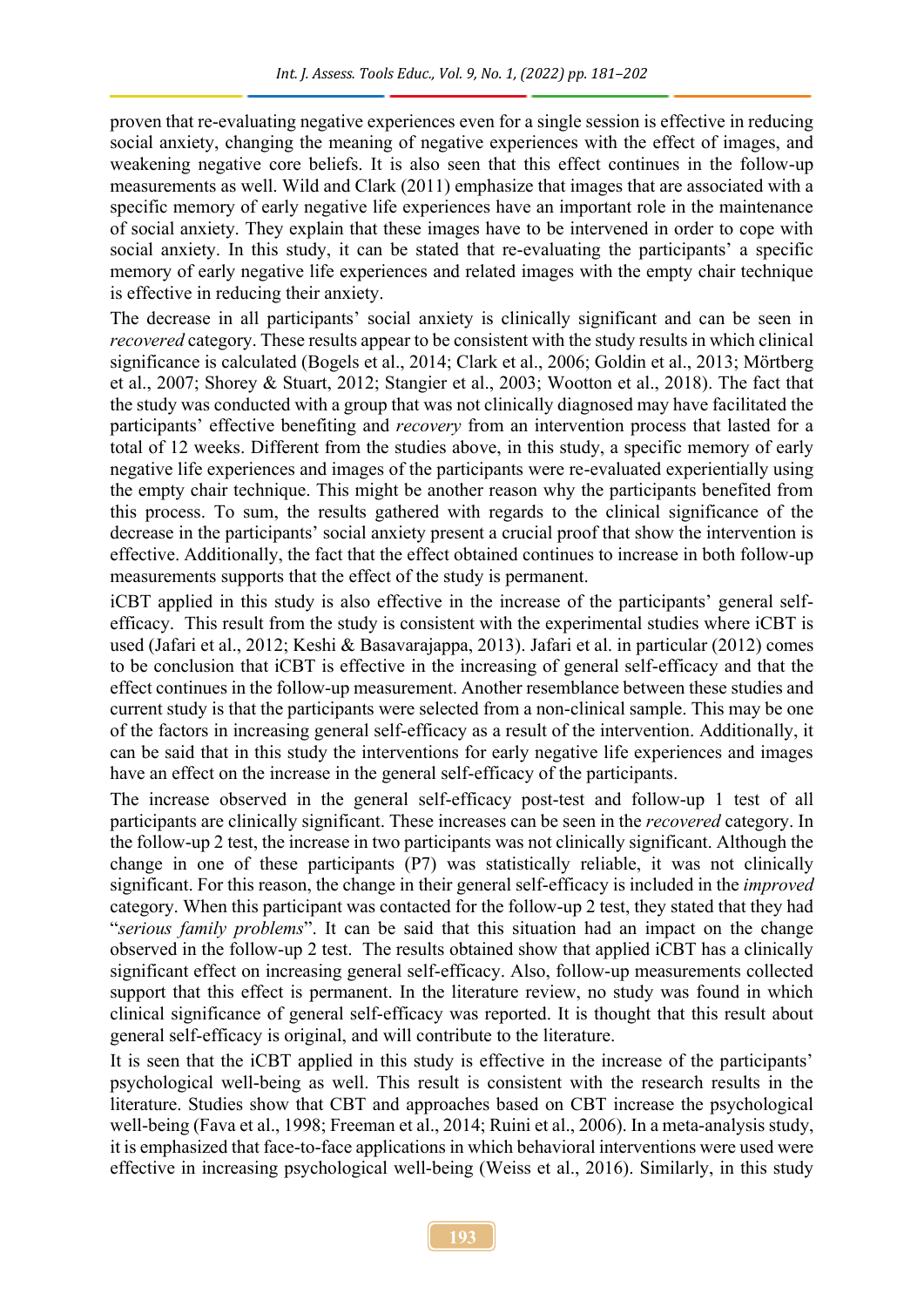too, it was found that iCBT decreases social anxiety while it also increases psychological wellbeing. In addition, there are studies in the literature showing that early negative life experiences have negative effects on well-being (Melkman, 2017; Mosley-Johnson et al., 2018). In Ryff's (2014) model, these results are seen to be related to the self-acceptance dimension, which includes the individual's positive feelings and evaluations about their past life and themselves. In other words, early negative life experiences create an obstacle in people's self-acceptance and affect their psychological well-being. In this study, it can be said that the interventions made for a specific memory of early negative life experiences and images of the participants have an effect on increasing their psychological well-being.

It was seen that the increase in the psychological well-being of half of the participants is clinically significant. These increases can be seen in the *recovered* category. In the follow-up test measurements, the number of participants whose change in their psychological well-being is clinically significant increased. And this shows that the effect of the iCBT applied continues to increase. The change in psychological well-being of only one participant (P3) was not clinically significant in all three measurements. In the post-test, the change in two participants (P1 and P5) was clinically insignificant. Although the psychological well-being of these participants increased compared to their pre-test scores, the change in post-test measurements was not clinically significant since the score was one point below the cut-off score. However, the psychological well-being of both participants increased in the follow-up measurements and became clinically significant. In the follow-up 2 test, on the other hand, the change in one participant (P7) was not clinically significant, as it did not exceed the cut-off score. It can be said that the follow-up 2 measurement of this participant when they were experiencing "*serious family problems*" had an effect on their psychological well-being as well as their general selfefficacy. According to the results obtained, iCBT applied has a clinically significant effect on increasing the psychological well-being of the participants. Also, follow-up measurements collected support that this effect continues to increase. In the literature review, no study was found in which clinical significance of psychological well-being was reported. It is thought that this result about psychological well-being is original and will contribute to the literature.

The changes observed in the post-test and follow-up 1 and 2 measurements of social anxiety, general self-efficacy, and psychological well-being in this study have a large effect size. These results are consistent with many studies in which CBT was used in relation to social anxiety (Clark et al., 2006; Clark et al., 2003; Gaudiano & Herbert, 2003; Mayo-Wilson et al., 2014; Mörtberg et al., 2007; Stangier et al., 2003; Wootton et al., 2018; Yoshinaga, Ohshima, et al., 2013). Post-test results regarding general self-efficacy are similar to the study by Keshi and Basavarajappa (2013) in which they used iCBT to increase general self-efficacy. Post-test results on psychological well-being are consistent with the study of Freeman et al. (2014), while they are different from the findings of Weiss et al. (2016). In the meta-analysis study of Weiss et al. (2016), it was seen that the post-test effect sizes were medium and small as well as large. The most important reason for this may be the inclusion of studies involving different theoretical approaches and participants with different characteristics (selected from clinical and non-clinical samples) in the meta-analysis.

This study shows that the applied iCBT is effective in reducing the social anxiety of university students in terms of statistical, clinical significance and effect size. It has been determined that the effect of the study continues to increase in the follow-up measurements taken. These results contribute to research results revealing the impact of early negative life experiences and images on coping with social anxiety (e.g., Hackmann et al., 2000; Wild & Clark, 2011; Wild et al., 2007, 2008). In addition, it was revealed that the iCBT applied contributed to the decrease in the social anxiety of the participants, while also contributing to the increase in their general self-efficacy and psychological well-being. This provides further evidence that the applied counseling process is effective.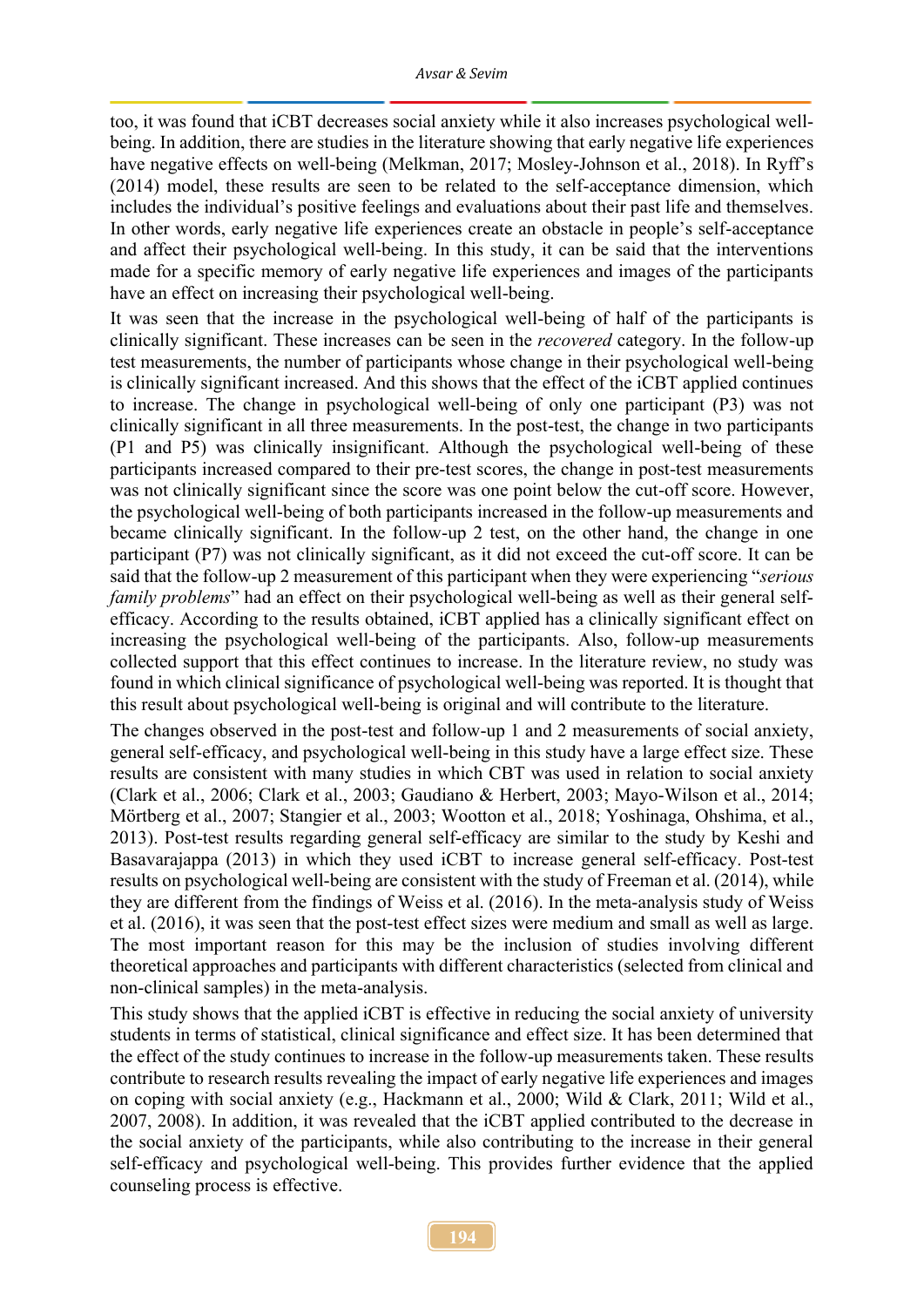The effectiveness of the iCBT applied in this study can be re-tested with applications that will involve more socially anxious university students in the future. By making necessary updates on the configured iCBT, its effectiveness can be investigated in different age groups or people with different problems accompanying social anxiety as well. Additionally, the applications on the non-clinical sample in this study can be tested on clinical samples in terms of its effectiveness in the future. It was not possible to form a control group as a limited number of socially anxious participants were reached in this study. In future studies, the effectiveness of this study can be researched once again with participants that include a control group. In new applications that will be made, the effectiveness of the sessions and the structured psychological counselor can be investigated in different dimensions by taking measurements after each session. In this way, the progress the participants make and in which sessions can be determined.

#### **Acknowledgments**

This study is based on a summary of the doctoral dissertation entitled "The Effect of Individual Counseling Based on Cognitive Behavior Therapy on Social Anxiety, Self-Efficacy, and Psychological Well-Being" prepared in the Guidance and Psychological Counseling Program, Ankara University.

#### **Availability of Data**

Data are openly available at the research Open Science Framework page [\(https://osf.io/5kbr7/\)](https://osf.io/5kbr7/).

#### **Declaration of Conflicting Interests and Ethics**

The authors have no competing interests to declare that are relevant to the content of this article. All scientific responsibility of the manuscript belongs to the authors. This study was approved by the **Blinded University Ethics Committee**, under the code of 85434274-050.04.04/6260.

#### **Authorship Contribution Statement**

**Volkan Avsar**: Investigation, Visualization, Structuring and application of the iCBT process, Participants' recruitment, Drafting manuscript. **Seher A. Sevim**: Methodology and Supervision.

### **Orcid**

Volkan Avsar  $\bullet$  <https://orcid.org/0000-0001-9427-9425> Seher A. Sevim **b** <https://orcid.org/0000-0002-4914-2486>

### **REFERENCES**

- Aderka, I.M., Hofmann, S.G., Nickerson, A., Hermesh, H., Gilboa-Schechtman, E., & Marom, S. (2012). Functional impairment in social anxiety disorder. *Journal of Anxiety Disorders*, *26*(3), 393-400. [https://doi.org/10.1016/j.janxdis.2012.01.003](about:blank)
- American Psychiatric Association. (2013). *Diagnostic and statistical manual of mental disorders (5th ed.)*. [https://doi.org/10.1176/appi.books.9780890425596](about:blank)
- Arnkoff, D.B. (1981). Flexibility in practicing cognitive therapy. In G. Emery, S.D. Hollon, & R.C. Bedrosian (Eds.), *New directions in cognitive therapy* (1st ed., pp. 203-223). The Guilford Press.
- Arntz, A. (2011). Imagery rescripting for personality disorders. *Cognitive and Behavioral Practice*, *18*(4), 466-481. [https://doi.org/10.1016/j.cbpra.2011.04.006](about:blank)
- Atkins, D.C., Bedics, J.D., McGlinchey, J.B., & Beauchaine, T.P. (2005). Assessing clinical significance: Does it matter which method we use? *Journal of Consulting and Clinical Psychology*, *73*(5), 982-989. [https://doi.org/10.1037/0022-006x.73.5.982](about:blank)
- Aypay, A. (2010). Genel özyeterlik ölçeği'nin (GÖYÖ) Türkçe'ye uyarlama çalışması [The adaptation study of general self-efficacy (GSE) scale to Turkish]. *İnönü Üniversitesi*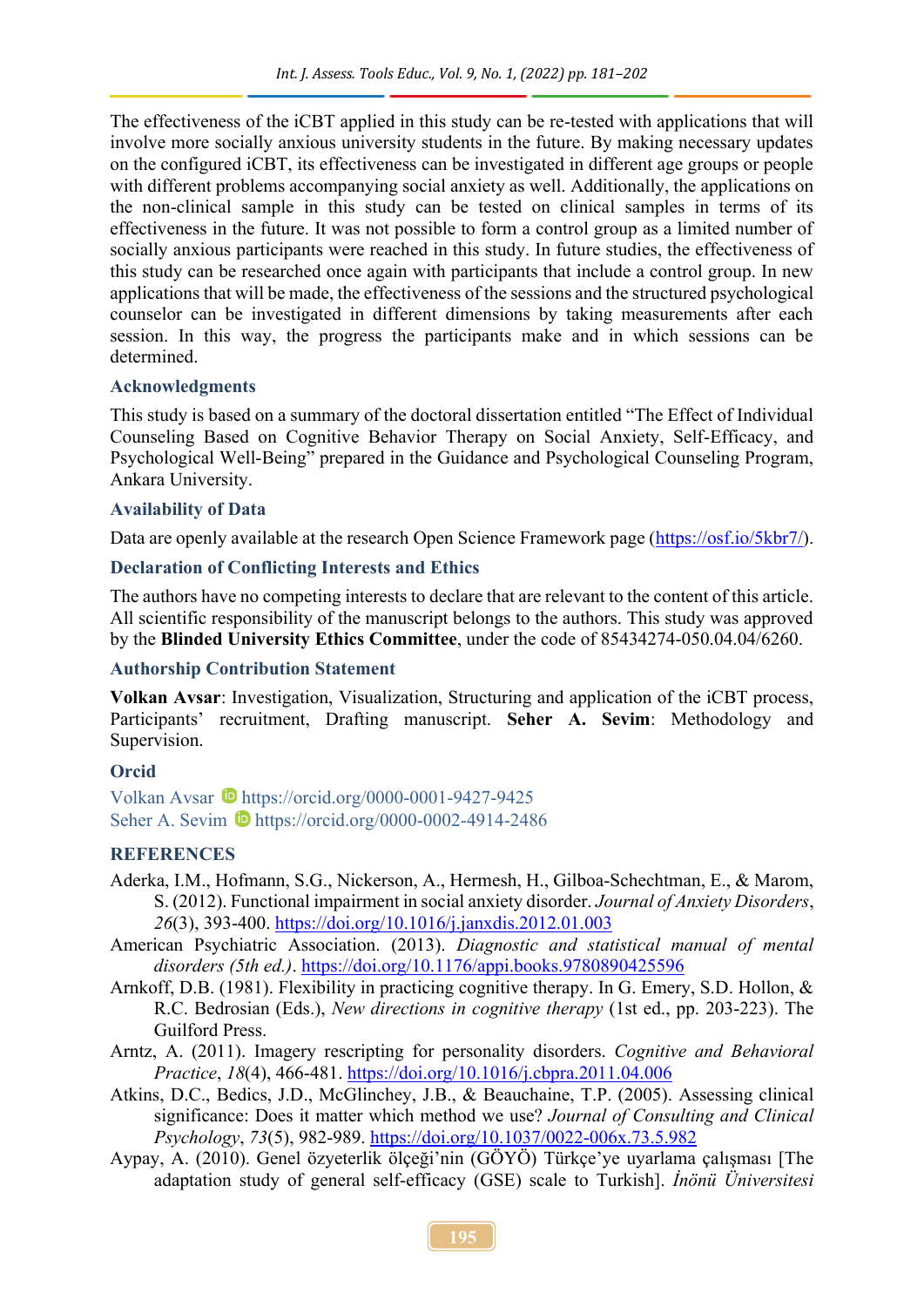*Eğitim Fakültesi Dergisi*, *11*(2), 113–131. [https://dergipark.org.tr/tr/download/article](about:blank)[file/92265](about:blank)

- Bandura, A. (1977a). Self–efficacy: Toward a unifying theory of behavioral change. *Psychological Review*, *84*(2), 191–215. [https://doi.org/10.1016/0146-6402\(78\)90002-4](about:blank)
- Bandura, A. (1977b). *Social learning theory* (1st ed.). Prentice Hall.
- Bandura, A. (1997). *Self–efficacy: The exercise of control* (1st ed.). W: H. Freeman & Company.
- Baptista, C.A., Loureiro, S.R., Osorio, F.D., Zuardi, A.W., Magalhaes, P.V., Kapczinski, F., Santos, A., Freitas-Ferrari, M.C., & Crippa, J.A.S. (2012). Social phobia in Brazilian university students: Prevalence, under-recognition and academic impairment in women. *Journal of Affective Disorders*, *136*(3), 857-861. [https://doi.org/10.1016/j.jad.2011.09.0](https://doi.org/10.1016/j.jad.2011.09.022) [22](https://doi.org/10.1016/j.jad.2011.09.022)
- Bauer, S., Lambert, M.J., & Nielsen, S.L. (2004). Clinical significance methods: A comparison of statistical techniques. *Journal of Personality Assessment*, *82*(1), 60-70. [https://doi.org/10.1207/s15327752jpa8201\\_11](about:blank)
- Binelli, C., Ortiz, A., Muñiz, A., Gelabert, E., Ferraz, L., Filho, A.S., Crippa, J.A.S., Nardi, A. E., Subira, S., & Martin-Santos, R. (2012). Social anxiety and negative early life events in university students. *Revista Brasileira De Psiquiatria*, *34*(1), 69-74. [https://doi.org/10.1590/s1516-44462012000500006](about:blank)
- Biran, M., & Wilson, G.T. (1981). Treatment of phobic disorders using cognitive and exposure methods: A self-efficacy analysis. *Journal of Consulting and Clinical Psychology*, *49*(6), 886-899. [https://doi.org/10.1037/0022-006x.49.6.886](about:blank)
- Bogels, S.M., Wijts, P., Oort, F.J., & Sallaerts, S.J.M. (2014). Psychodynamic psychotherapy persus cognitive behavior therapy for social anxiety disorder: An efficacy and partial effectiveness trial. *Depression and Anxiety*, *31*(5), 363-373. [https://doi.org/10.1002/da.2](https://doi.org/10.1002/da.22246) [2246](https://doi.org/10.1002/da.22246)
- Brook, C.A., & Willoughby, T. (2015). The social ties that bind: Social anxiety and academic achievement across the university years. *Journal of Youth and Adolescence*, *44*(5), 1139- 1152. [https://doi.org/10.1007/s10964-015-0262-8](about:blank)
- Clark, D.M. (2001). A cognitive perspective on social phobia. In W. R. Crozier & L. E. Alden (Eds.), *International handbook of social anxiety: Concepts, research and interventions relating to the self and shyness* (1st ed., pp. 405-430). John Wiley & Sons Ltd.
- Clark, D.M., Ehlers, A., Hackmann, A., McManus, F., Fennell, M., Grey, N., Waddington, L., & Wild, J. (2006). Cognitive therapy versus exposure and applied relaxation in social phobia: A randomized controlled trial. *Journal of Consulting and Clinical Psychology*, *74*(3), 568-578. [https://doi.org/10.1037/0022-006x.74.3.568](about:blank)
- Clark, D.M., Ehlers, A., McManus, F., Hackmann, A., Fennell, M., Campbell, H., Flower, T., Davenport, C., & Louis, B. (2003). Cognitive therapy versus fluoxetine in generalized social phobia: A randomized placebo-controlled trial. *Journal of Consulting and Clinical Psychology*, *71*(6), 1058-1067. [https://doi.org/10.1037/0022-006x.71.6.1058](about:blank)
- Clark, D.M., & Wells, A. (1995). A cognitive model of social phobia. In R. G. Heimberg, M. R. Liebowitz, D.A. Hope, & F.R. Schneier (Eds.), *Social phobia: Diagnosis, assessment and treatment* (1st ed., pp. 69-93). The Guilford Press.
- Datta, S., & Das, S. (2016). Cognitive behaviour therapy in social phobia: A case study. *SIS Journal of Projective Psychology & Mental Health*, *23*(3), 88-95.
- Diener, E., Wirtz, D., Tov, W., Kim-Prieto, C., Choi, D.W., Oishi, S., & Biswas-Diener, R. (2010). New well–being measures: Short scales to assess flourishing and positive and negative feelings. *Social Indicators Research*, *97*(2), 143-156. [https://doi.org/10.1007/s](https://doi.org/10.1007/s11205-009-9493-y) [11205-009-9493-y](https://doi.org/10.1007/s11205-009-9493-y)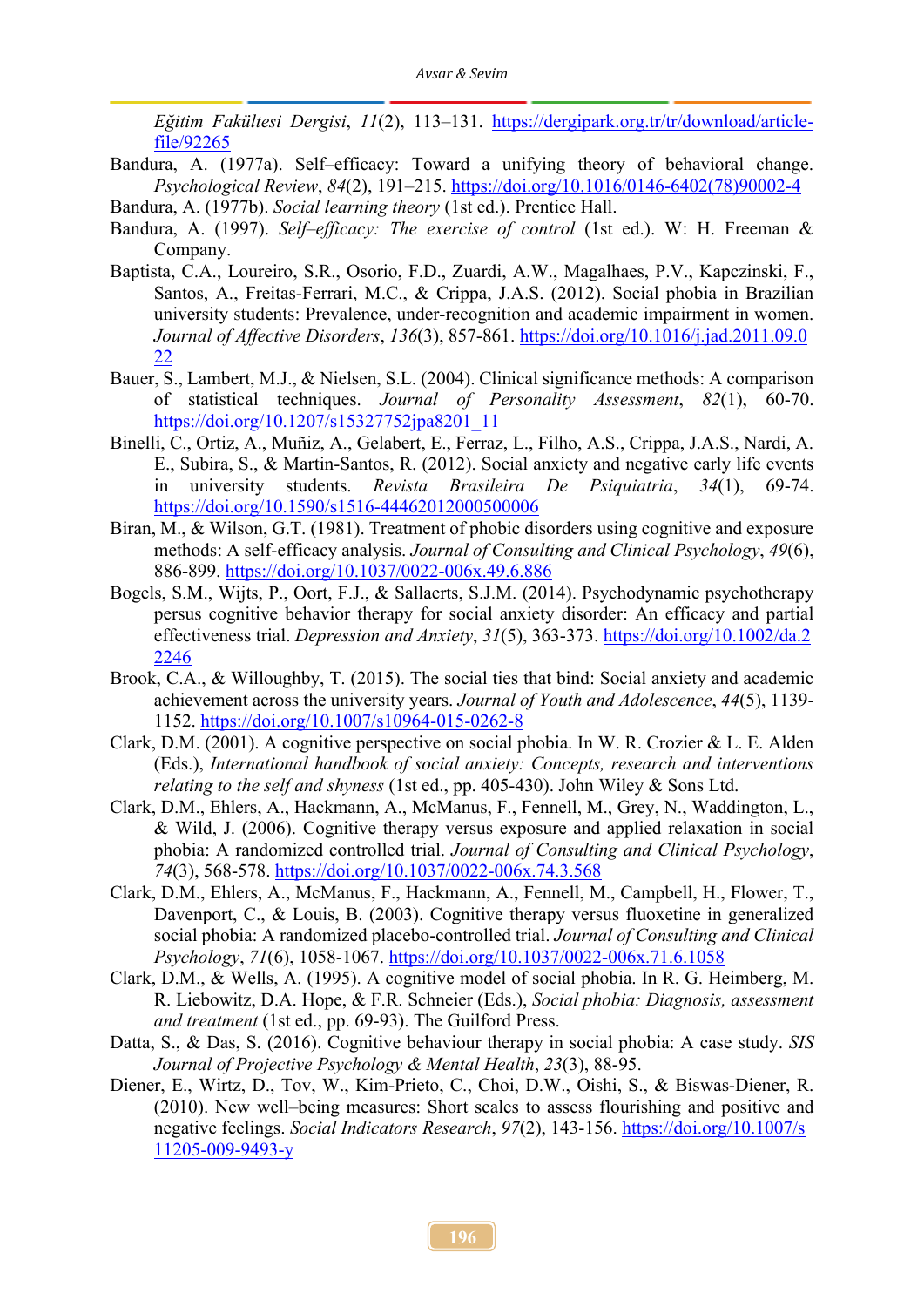- Faravelli, C., Zucchi, T., Viviani, B., Salmoria, R., Perone, A., Paionni, A., Scarpato, A., Vigliaturo, D., Rosi, S., D'adamo, D., Bartolozzi, D., Cecchi, C., & Abrardi, L. (2000). Epidemiology of social phobia: A clinical approach. *European Psychiatry*, *15*(1), 17-24. [https://doi.org/10.1016/S0924-9338\(00\)00215-7](about:blank)
- Fava, G.A., Rafanelli, C., Cazzaro, M., Conti, S., & Grandi, S. (1998). Well-being therapy. A novel psychotherapeutic approach for residual symptoms of affective disorders. *Psychological Medicine*, *28*(2), 475-480. [https://doi.org/10.1017/S0033291797006363](about:blank)
- Fehm, L., Beesdo, K., Jacobi, F., & Fiedler, A. (2008). Social anxiety disorder above and below the diagnostic threshold: prevalence, comorbidity and impairment in the general population. *Social Psychiatry and Psychiatric Epidemiology*, *43*(4), 257-265. [https://doi.org/10.1007/s00127-007-0299-4](about:blank)
- Freeman, D., Pugh, K., Dunn, G., Evans, N., Sheaves, B., Waite, F., Černis, E.R.L., & Fowler, D. (2014). An early phase II randomised controlled trial testing the effect on persecutory delusions of using CBT to reduce negative cognitions about the self: The potential benefits of enhancing self confidence. *Schizophrenia Research*, *160*(1–3), 186-192 [https://doi.org/10.1016/j.schres.2014.10.038](about:blank)
- Frets, P.G., Kevenaar, C., & van der Heiden, C. (2014). Imagery rescripting as a stand-alone treatment for patients with social phobia: A case series. *Journal of Behavior Therapy and Experimental Psychiatry*, *45*(1), 160-169. [https://doi.org/10.1016/j.jbtep.2013.09.00](https://doi.org/10.1016/j.jbtep.2013.09.006) [6](https://doi.org/10.1016/j.jbtep.2013.09.006)
- Gaudiano, B.A., & Herbert, J.D. (2003). Preliminary psychometric evaluation of a new selfefficacy scale and its relationship to treatment outcome in social anxiety disorder. *Cognitive Therapy and Research*, *27*(5), 537-555. [https://doi.org/10.1023/A:102635500](https://doi.org/10.1023/A:1026355004548) [4548](https://doi.org/10.1023/A:1026355004548)
- Ghaedi, G., Tavoli, A., Bakhtiari, M., Melyani, M., & Sahragard, M. (2010). Quality of life in college students with and without social phobia. *Social Indicators Research*, *97*(2), 247- 256. [https://doi.org/10.1007/s11205-009-9500-3](about:blank)
- Gil, P.J.M., Carrillo, F.X.M., & Meca, J.S. (2001). Effectiveness of cognitive-behavioural treatment in social phobia: A meta-analytic review. *Psychology in Spain*, *5*(1), 17-25.
- Goldin, P.R., Ziv, M., Jazaieri, H., Hahn, K., Heimberg, R., & Gross, J.J. (2013). Impact of cognitive behavioral therapy for social anxiety disorder on the neural dynamics of cognitive reappraisal of negative self-beliefs: Randomized clinical trial. *Jama Psychiatry*, *70*(10), 1048-1056. [https://doi.org/10.1001/jamapsychiatry.2013.234](about:blank)
- Goldin, P.R., Ziv, M., Jazaieri, H., Werner, K., Kraemer, H., Heimberg, R.G., & Gross, J.J. (2012). Cognitive reappraisal self-efficacy mediates the effects of individual cognitivebehavioral therapy for social anxiety disorder. *Journal of Consulting and Clinical Psychology*, *80*(6), 1034-1040. [https://doi.org/10.1037/a0028555](about:blank)
- Gordon, D., Wong, J., & Heimberg, R.G. (2014). Cognitive–behavioral therapy for social anxiety disorder: The state of the science. In J.W. Weeks (Ed.), *The wiley blackwell handbook of social anxiety disorder* (1st ed., pp. 477–497). John Wiley & Sons.
- Greenberg, L.S. (2010). Emotion-focused therapy: A clinical synthesis. *The Journal of Lifelong Learning in Psychiatry*, *81*(1), 32-42. [https://doi.org/10.1176/foc.8.1.foc32](about:blank)
- Gultekin, B.K., & Dereboy, I.F. (2011). Üniversite öğrencilerinde sosyal fobinin yaygınlığı ve sosyal fobinin yaşam kalitesi, akademik başarı ve kimlik oluşumu üzerine etkileri [The prevalence of social phobia, and its impact on quality of life, academic achievement, and identity formation in university students]. *Turk Psikiyatri Dergisi*, *22*(3), 150-158. [https://www.turkpsikiyatri.com/PDF/C22S3/150-158](about:blank)
- Hackmann, A., Clark, D.M., & McManus, F. (2000). Recurrent images and early memories in social phobia. *Behaviour Research and Therapy*, *38*(6), 601-610. [https://doi.org/10.101](https://doi.org/10.1016/S0005-7967(99)00161-8) [6/S0005-7967\(99\)00161-8](https://doi.org/10.1016/S0005-7967(99)00161-8)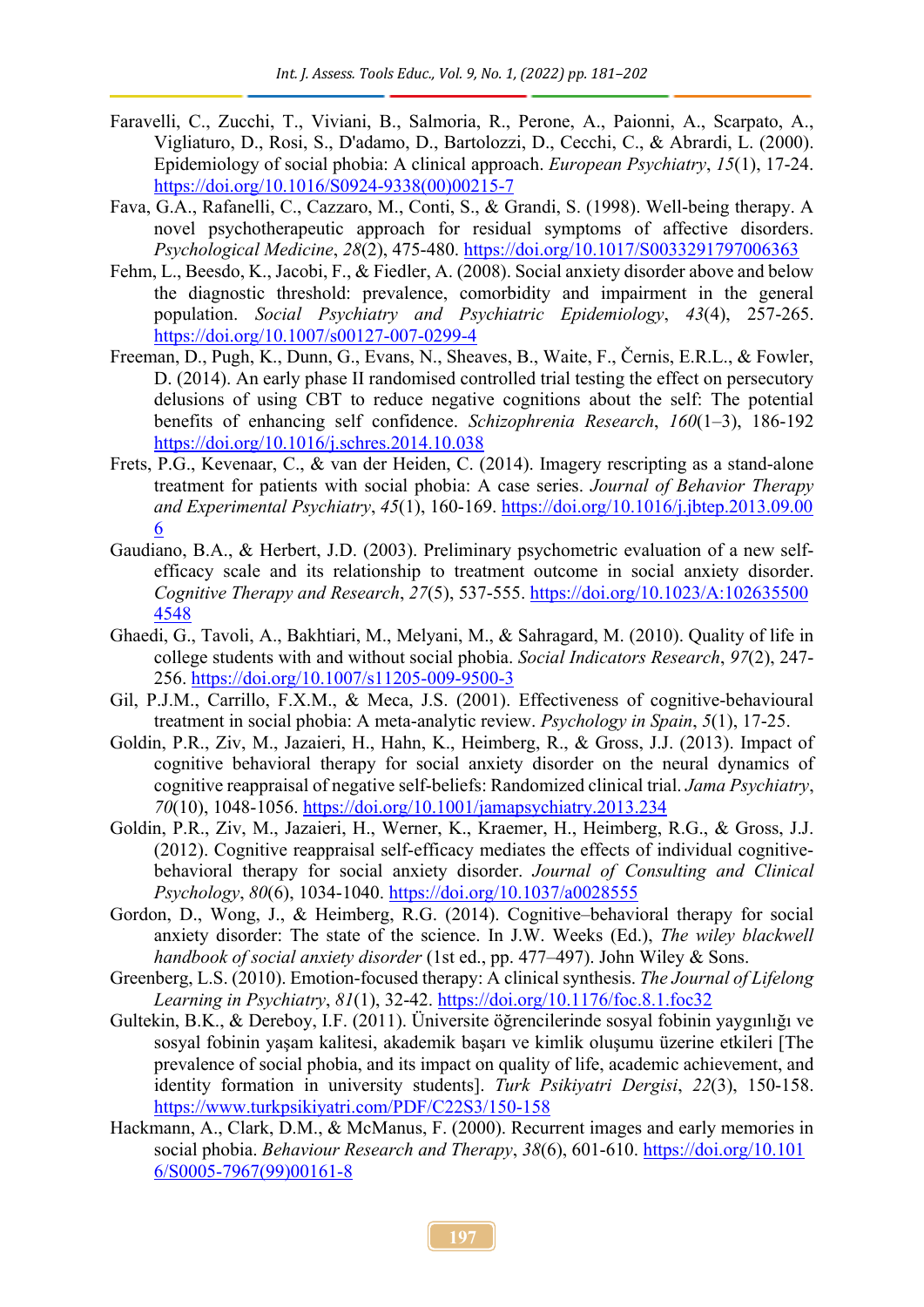- Hackmann, A., Surawy, C., & Clark, D.M. (1998). Seeing yourself through others' eyes: A study of spontaneously occurring images in social phobia. *Behavioural and Cognitive Psychotherapy*, *26*, 3-12. [https://doi.org/10.1017/S1352465898000022](about:blank)
- Harwood, T.M., Beutler, L.E., & Charvat, M. (2010). Cognitive–behavioral therapy and psychotherapy integration. In K. S. Dobson (Ed.), *Handbook of cognitive–behavioral therapies* (3rd ed., pp. 94-130). The Guilford Press.
- Hirsch, C., Meynen, T., & Clark, D. (2004). Negative self-imagery in social anxiety contaminates social interactions. *Memory*, *12*(4), 496 506. [https://doi.org/10.1080/0965](https://doi.org/10.1080/09658210444000106) [8210444000106](https://doi.org/10.1080/09658210444000106)
- Hirsch, C.R., Clark, D.M., Mathews, A., & Williams, R. (2003). Self-images play a causal role in social phobia. *Behaviour Research and Therapy*, *41*(8), 909-921. [https://doi.org/10.1](https://doi.org/10.1016/S0005-7967(02)00103-1) [016/S0005-7967\(02\)00103-1](https://doi.org/10.1016/S0005-7967(02)00103-1)
- Hirsch, C.R., Mathews, A., Clark, D.M., Williams, R., & Morrison, J.A. (2006). The causal role of negative imagery in social anxiety: A test in confident public speakers. *Journal of Behavior Therapy and Experimental Psychiatry*, *37*(2), 159-170. [https://doi.org/10.1016](https://doi.org/10.1016/j.jbtep.2005.03.003) [/j.jbtep.2005.03.003](https://doi.org/10.1016/j.jbtep.2005.03.003)
- Holaway, R.M., & Heimberg, R.G. (2004). Cognitive–behavioral therapy for social anxiety disorder: A treatment review. In B. Bandelow & D.J. Stein (Eds.), *Social anxiety disorder* (1st ed., pp. 207–220).
- Howes, J.L., & Parrott, C.A. (1991). Conceptualization and flexibility in cognitive therapy. In T.M. Vallis, J.L. Howes, & P.C. Miller (Eds.), *The challenge of cognitive therapy: Applications to nontraditional populations* (pp. 25-42). Springer.
- Huppert, F.A. (2009). Psychological well-being: Evidence regarding its causes and consequences. *Applied Psychology: Health and Well Being*, *1*(2), 137-164. [https://doi.org/10.1111/j.1758-0854.2009.01008.x](about:blank)
- Izgic, F., Akyuz, G., Dogan, O., & Kugu, N. (2004). Social phobia among university students and its relation to self-esteem and body image. *The Canadian Journal of Psychiatry*, *49*(9), 630-634. [https://doi.org/10.1177/070674370404900910](about:blank)
- Jacobson, N.S., Follette, W.C., & Revenstorf, D. (1984). Psychotherapy outcome research: Methods for reporting variability and evaluating clinical significance. *Behavior Therapy*, *15*(4), 336-352. [https://doi.org/10.1016/S0005-7894\(84\)80002-7](about:blank)
- Jacobson, N.S., & Truax, P. (1991). Clinical significance: A statistical approach to defining meaningful change in psychotherapy research. *Journal of Consulting and Clinical Psychology*, *59*(1), 12-19. [https://doi.org/10.1037/0022-006x.59.1.12](about:blank)
- Jafari, M., Shahidi, S., & Abedin, A. (2012). Comparing the effectiveness of cognitive behavioral therapy and stages of change model on improving abstinence self-efficacy in Iranian substance dependent adolescents. *Iranian Journal of Psychiatry and Behavioral Sciences*, *6*(2), 7-15.
- Kashdan, T.B., Julian, T., Merritt, K., & Uswatte, G. (2006). Social anxiety and posttraumatic stress in combat veterans: Relations to well-being and character strengths. *Behaviour Research and Therapy*, *44*(4), 561-583. [https://doi.org/10.1016/j.brat.2005.03.010](about:blank)
- Kellogg, S. (2004). Dialogical encounters: Contemporary perspectives on "chairwork" in psychotherapy. *Psychotherapy: Theory, Research, Practice, Training*, *41*(3), 310-320. [https://doi.org/10.1037/0033-3204.41.3.310](about:blank)
- Keshi, A.K., & Basavarajappa. (2013). Effectiveness of cognitive behavior therapy on selfefficacy among high school students. *Asian Journal of Management Sciences & Education*, *2*(4), 68–79.
- Kessler, R.C., Petukhova, M., Sampson, N.A., Zaslavsky, A.M., & Wittchen, H.U. (2012). Twelve-month and lifetime prevalence and lifetime morbid risk of anxiety and mood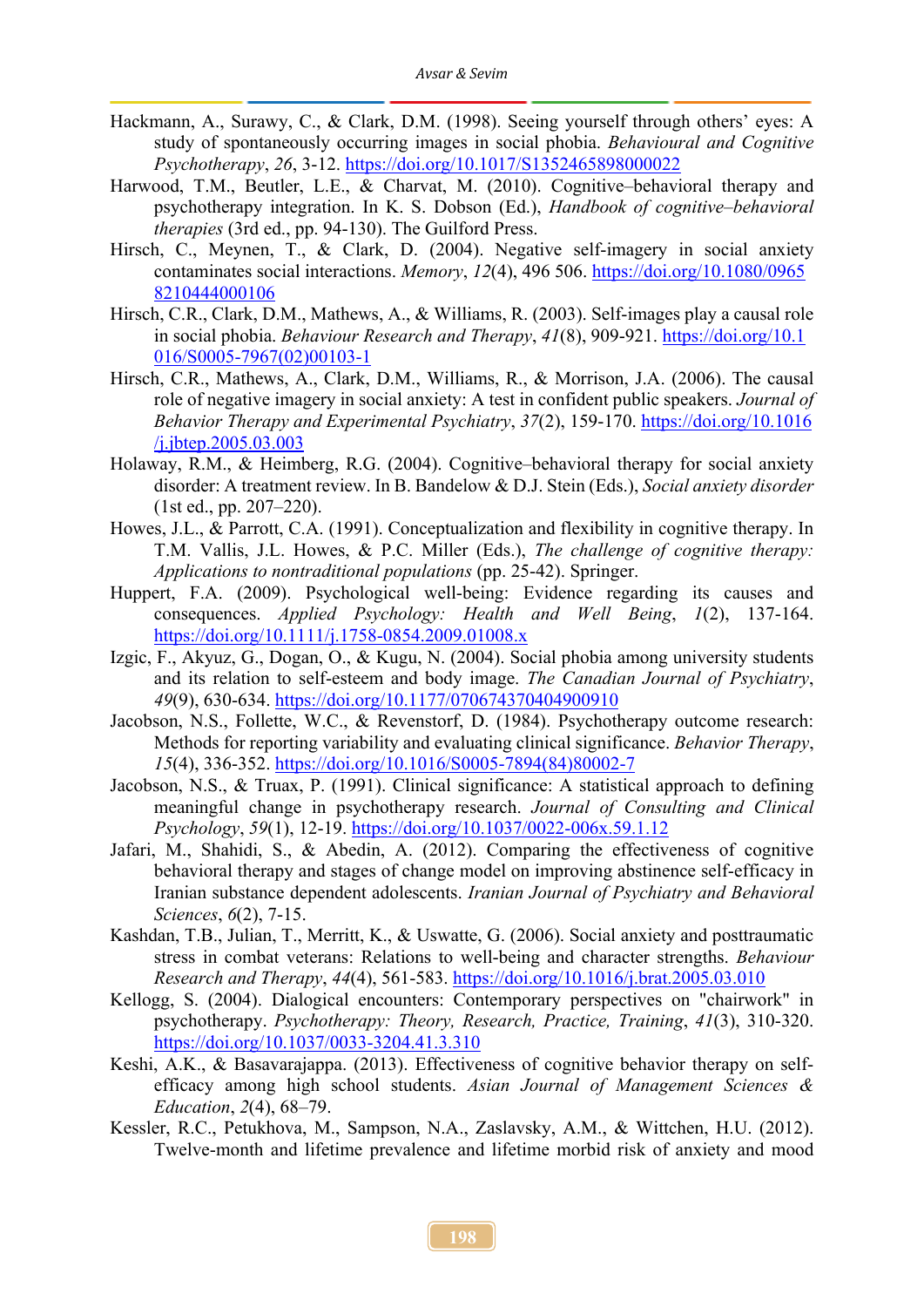disorders in the United States. *International Journal of Methods in Psychiatric Research*, *21*(3), 169-184. [https://doi.org/10.1002/mpr.1359](about:blank)

- Knutsson, J., Nilsson, J.E., Eriksson, Å., & Järild, L. (2020). Imagery rescripting and exposure in social anxiety: A randomized trial comparing treatment techniques. *Journal of Contemporary Psychotherapy*, *50*(3), 233-240. [https://doi.org/10.1007/s10879-019-](about:blank) [09448-1](about:blank)
- Krans, J., de Bree, J., & Bryant, R.A. (2014). Autobiographical memory bias in social anxiety. *Memory*, *22*(8), 890-897. [https://doi.org/10.1080/09658211.2013.844261](about:blank)
- Kring, A.M., & Johnson, S.L. (2014). *Abnormal Psychology* (12th ed.). John Wiley & Sons, Inc.
- Kuo, J.R., Goldin, P.R., Werner, K., Heimberg, R.G., & Gross, J.J. (2011). Childhood trauma and current psychological functioning in adults with social anxiety disorder. *Journal of Anxiety Disorders*, *25*(4), 467-473. [https://doi.org/10.1016/j.janxdis.2010.11.011](about:blank)
- Lee, S.W., & Kwon, J.H. (2013). The efficacy of imagery rescripting (IR) for social phobia: A randomized controlled trial. *Journal of Behavior Therapy and Experimental Psychiatry*, *44*(4), 351-360. [https://doi.org/10.1016/j.jbtep.2013.03.001](about:blank)
- Leigh, E., & Clark, D.M. (2016). Cognitive therapy for social anxiety disorder in adolescents: A development case series. *Behavioural and Cognitive Psychotherapy*, *44*(1), 1-17. [https://doi.org/10.1017/S1352465815000715](about:blank)
- Liebowitz, M.R. (1987). Social phobia. *Modern Problems of Pharmacopsychiatry*, *22*, 141- 173. [https://doi.org/10.1159/000414022](about:blank)
- Luszczynska, A., Gutierrez-Dona, B., & Schwarzer, R. (2005). General self-efficacy in various domains of human functioning: Evidence from five countries. *International Journal of Psychology*, *40*(2), 80-89. [https://doi.org/10.1080/00207590444000041](about:blank)
- Magee, W.J. (1999). Effects of negative life experiences on phobia onset. *Social Psychiatry and Psychiatric Epidemiology*, *34*(7), 343-351. [https://doi.org/10.1007/s001270050154](about:blank)
- Makkar, S.R., & Grisham, J.R. (2011). Social anxiety and the effects of negative self-imagery on emotion, cognition, and post-event processing. *Behaviour Research and Therapy*, *49*(10), 654-664. [https://doi.org/10.1016/j.brat.2011.07.004](about:blank)
- Maner, J.K., & Kenrick, D.T. (2010). When adaptations go awry: Functional and dysfunctional aspects of social anxiety. *Social Issues and Policy Review*, *4*(1), 111-142. [https://doi.org/10.1111/j.1751-2409.2010.01019.x](about:blank)
- Mayo-Wilson, E., Dias, S., Mavranezouli, I., Kew, K., Clark, D.M., Ades, A.E., & Pilling, S. (2014). Psychological and pharmacological interventions for social anxiety disorder in adults: A systematic review and network meta-analysis. *The Lancet Psychiatry*, *1*(5), 368- 376. [https://doi.org/10.1016/S2215-0366\(14\)70329-3](about:blank)
- McManus, F., Sacadura, C., & Clark, D.M. (2008). Why social anxiety persists: An experimental investigation of the role of safety behaviours as a maintaining factor. *Journal of Behavior Therapy and Experimental Psychiatry*, *39*(2), 147-161. [https://doi.org/10.1016/j.jbtep.2006.12.002](about:blank)
- Melkman, E.P. (2017). Childhood adversity, social support networks and well-being among youth aging out of care: An exploratory study of mediation. *Child Abuse & Neglect*, *72*, 85–97. [https://doi.org/10.1016/j.chiabu.2017.07.020](about:blank)
- Mellings, T.M.B., & Alden, L.E. (2000). Cognitive processes in social anxiety: The effects of self-focus, rumination and anticipatory processing. *Behaviour Research and Therapy*, *38*(3), 243-257. [https://doi.org/10.1016/S0005-7967\(99\)00040-6](about:blank)
- Mosley-Johnson, E., Garacci, E., Wagner, N., Mendez, C., Williams, J.S., & Egede, L.E. (2018). Assessing the relationship between adverse childhood experiences and life satisfaction, psychological well–being, and social well–being: United States longitudinal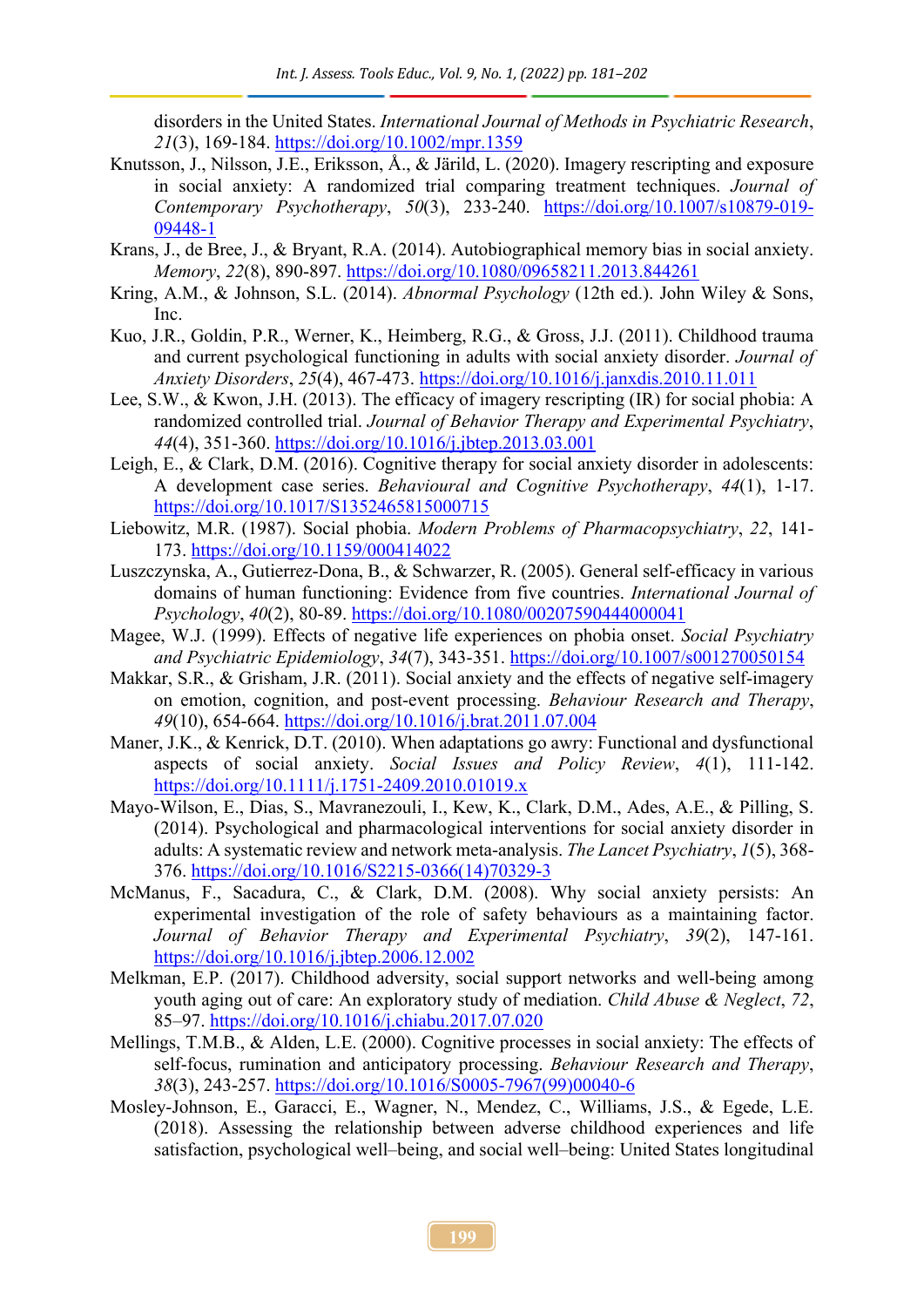cohort 1995–2014. *Quality of Life Research, Advance online publication*. [https://doi.org/10.1007/s11136-018-2054-6](about:blank)

- Mörtberg, E., Clark, D.M., Sundin, Ö., & Wistedt, A.Å. (2007). Intensive group cognitive treatment and individual cognitive therapy vs. treatment as usual in social phobia: A randomized controlled trial. *Acta Psychiatrica Scandinavica*, *115*(2), 142-154. [https://doi.org/10.1111/j.1600-0447.2006.00839.x](about:blank)
- Narr, R.K., & Teachman, B.A. (2017). Using advances from cognitive behavioral models of anxiety to guide treatment for social anxiety disorder. *Journal of Clinical Psychology*, *73*(5), 524-535. [https://doi.org/10.1002/jclp.22450](about:blank)
- Nilsson, J.E., Lundh, L.G., & Viborg, G. (2012). Imagery rescripting of early memories in social anxiety disorder: An experimental study. *Behaviour Research and Therapy*, *50*(6), 387-392. [https://doi.org/10.1016/j.brat.2012.03.004](about:blank)
- Nordstrom, A.H., Goguen, L.M.S., & Hiester, M. (2014). The effect of social anxiety and self– esteem on college adjustment, academics, and retention. *Journal of College Counseling*, *17*(1), 48-63. [https://doi.org/10.1002/j.2161-1882.2014.00047.x](about:blank)
- Norton, A.R., & Abbott, M.J. (2016). The efficacy of imagery rescripting compared to cognitive restructuring for social anxiety disorder. *Journal of Anxiety Disorders*, *40*, 18-28. [https://doi.org/10.1016/j.janxdis.2016.03.009](about:blank)
- Norton, A.R., Abbott, M.J., Dobinson, K.A., Pepper, K.L., & Guastella, A.J. (2021). Rescripting social trauma: A pilot study investigating imagery rescripting as an adjunct to cognitive behaviour therapy for social anxiety disorder. *Cognitive Therapy and Research*, *45*(6), 1180-1192. [https://doi.org/10.1007/s10608-021-10221-9](about:blank)
- Özbay, Y., & Palancı, M. (2001). *Sosyal kaygı ölçeği: Geçerlik ve güvenirlik çalışması [Social anxiety scale: The validity and reliability study]* VI. Ulusal Psikolojik Danışma ve Rehberlik Kongresi [VI. National Psychological Counseling and Guidance Congress], Ankara, Turkey.
- Paivio, S.C., Hall, I.E., Holowaty, K.A.M., Jellis, J.B., & Tran, N. (2001). Imaginal confrontation for resolving child abuse issues. *Psychotherapy Research*, *11*(4), 433-453. [https://doi.org/10.1093/ptr/11.4.433](about:blank)
- Pinjarkar, R.G., Sudhir, P.M., & Math, S.B. (2015). Brief cognitive behavior therapy in patients with social anxiety disorder: A preliminary investigation. *Indian Journal of Psychological Medicine*, *37*(1), 20-25. [https://doi.org/10.4103/0253-7176.150808](about:blank)
- Priyamvada, R., Kumari, S., Prakash, J., & Chaudhury, S. (2009). Cognitive behavioral therapy in the treatment of social phobia. *Industrial Psychiatry Journal*, *18*(1), 60-63. [https://doi.org/10.4103/0972-6748.57863](about:blank)
- Regis, J.M.O., Ramos-Cerqueira, A.T.A., Lima, M.C.P., & Torres, A.R. (2018). Social anxiety symptoms and body image dissatisfaction in medical students: Prevalence and correlates. *Jornal Brasileiro de Psiquiatria*, *67*, 65-73. [https://doi.org/10.1590/0047-20850000001](https://doi.org/10.1590/00472085000000187) [87](https://doi.org/10.1590/00472085000000187)
- Reimer, S.G., & Moscovitch, D.A. (2015). The impact of imagery rescripting on memory appraisals and core beliefs in social anxiety disorder. *Behaviour Research and Therapy*, *75*, 48-59. [https://doi.org/10.1016/j.brat.2015.10.007](about:blank)
- Romano, M., Moscovitch, D.A., Huppert, J.D., Reimer, S.G., & Moscovitch, M. (2020). The effects of imagery rescripting on memory outcomes in social anxiety disorder. *Journal of Anxiety Disorders*, *69*. [https://doi.org/10.1016/j.janxdis.2019.102169](about:blank)
- Rosenthal, R. (1991). *Meta-analytic procedures for social research* (Revised ed., Vol. 6). Sage Publications.
- Rudy, B.M., Davis Ill, T.E., & Matthews, R.A. (2012). The relationship among self-efficacy, negative self-referent cognitions, and social anxiety in children: A multiple mediator model. *Behavior Therapy*, *43*(3), 619-628. [https://doi.org/10.1016/j.beth.2011.11.003](about:blank)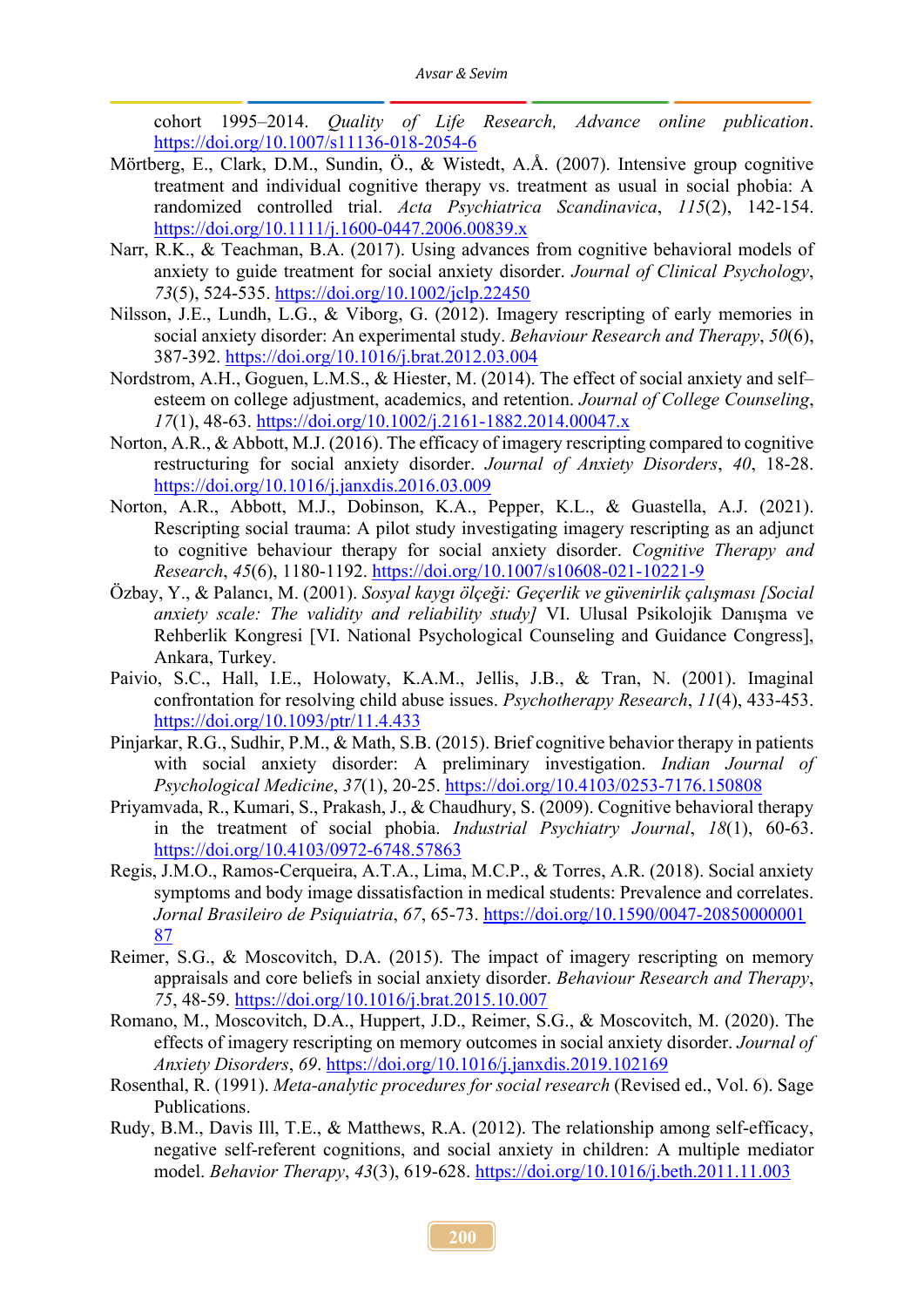- Ruini, C., Belaise, C., Brombin, C., Caffo, E., & Fava, G.A. (2006). Well-being therapy in school settings: A pilot study. *Psychotherapy and Psychosomatics*, *75*(6), 331-336. [https://doi.org/10.1159/000095438](about:blank)
- Ruscio, A.M., Brown, T.A., Chiu, W.T., Sareen, J., Stein, M.B., & Kessler, R.C. (2008). Social fears and social phobia in the USA: results from the National Comorbidity Survey Replication. *Psychological Medicine*, *38*(1), 15-28. [https://doi.org/10.1017/S003](https://doi.org/10.1017/S0033291707001699) [3291707001699](https://doi.org/10.1017/S0033291707001699)
- Ryff, C.D. (1989a). Beyond ponce de leon and life satisfaction: New directions in quest of successful ageing. *International Journal of Behavioral Development*, *12*(1), 35–55. [https://doi.org/10.1177/016502548901200102](about:blank)
- Ryff, C.D. (1989b). Happiness is everything, or is it? Explorations on the meaning of psychological well-being. *Journal of Personality and Social Psychology*, *57*(6), 1069- 1081. [https://doi.org/10.1037/0022-3514.57.6.1069](about:blank)
- Ryff, C.D. (2014). Psychological well–being revisited: Advances in the science and practice of eudaimonia. *Psychotherapy and Psychosomatics*, *83*(1), 10-28. [https://doi.org/10.1159/](https://doi.org/10.1159/000353263) [000353263](https://doi.org/10.1159/000353263)
- Scherbaum, C.A., Cohen-Charash, Y., & Kern, M.J. (2006). Measuring general self-efficacy: A comparison of three measures using item response theory. *Educational and Psychological Measurement*, *66*(6), 1047-1063. [https://doi.org/10.1177/0013164406288](https://doi.org/10.1177/0013164406288171) [171](https://doi.org/10.1177/0013164406288171)
- Schwarzer, R. (1994). Optimism, vulnerability, and self-beliefs as health-related cognitions: A systematic overview. *Psychology and Health*, *9*(3), 161-180. [https://doi.org/10.1080/08](https://doi.org/10.1080/08870449408407475) [870449408407475](https://doi.org/10.1080/08870449408407475)
- Schwarzer, R., & Jerusalem, M. (1995). Generalized self–efficacy scale. In J. Weinman, S.C. Wright, & M. Johnston (Eds.), *Measures in health psychology: A user's portfolio* (1st ed., pp. 35–37). NFER–Nelson.
- Shorey, R.C., & Stuart, G.L. (2012). Manualized cognitive-behavioral treatment of social anxiety disorder: A case study. *Clinical Case Studies*, *11*(1), 35-47. [https://doi.org/10.11](https://doi.org/10.1177/1534650112438462) [77/1534650112438462](https://doi.org/10.1177/1534650112438462)
- Soykan, C., Ozguven, H. D., & Gencoz, T. (2003). Liebowitz social anxiety scale: The Turkish version. *Psychological Reports*, *93*(3), 1059-1069. [https://doi.org/10.2466/Pr0.93.7.105](https://doi.org/10.2466/Pr0.93.7.1059-1069) [9-1069](https://doi.org/10.2466/Pr0.93.7.1059-1069)
- Stangier, U., Heidenreich, T., Peitz, M., Lauterbach, W., & Clark, D.M. (2003). Cognitive therapy for social phobia: Individual versus group treatment. *Behaviour Research and Therapy*, *41*(9), 991-1007. [https://doi.org/10.1016/S0005-7967\(02\)00176-6](about:blank)
- Stopa, L., & Jenkins, A. (2007). Images of the self in social anxiety: Effects on the retrieval of autobiographical memories. *Journal of Behavior Therapy and Experimental Psychiatry*, *38*(4), 459-473. [https://doi.org/10.1016/j.jbtep.2007.08.006](about:blank)
- Taylor, S. (1996). Meta-analysis of cognitive-behavioral treatments for social phobia. *Journal of Behavior Therapy and Experimental Psychiatry*, *27*(1), 1-9. [https://doi.org/10.1016/0](https://doi.org/10.1016/0005-7916(95)00058-5) [005-7916\(95\)00058-5](https://doi.org/10.1016/0005-7916(95)00058-5)
- Telef, B.B. (2013). Psikolojik iyi oluş ölçeği: Türkçeye uyarlama, geçerlik ve güvenirlik çalışması [The Adaptation of psychological well-being into Turkish: A validity and reliability study]. *Hacettepe Üniversitesi Eğitim Fakültesi Dergisi*, *28*(3), 374-384. [https://dergipark.org.tr/tr/download/article-file/87222](about:blank)
- Tsitsas, G.D., & Paschali, A.A. (2014). A Cognitive–behavior therapy applied to a social anxiety disorder and a specific phobia: Case study. *Health Psychology Research*, *2*(1603), 78-82. [https://doi.org/10.4081/hpr.2014.1603](about:blank)
- Vassilopoulos, S.P. (2012). Social anxiety and memory biases in middle childhood: A preliminary study. *Hellenic Journal of Psychology*, *9*(2), 114-131.